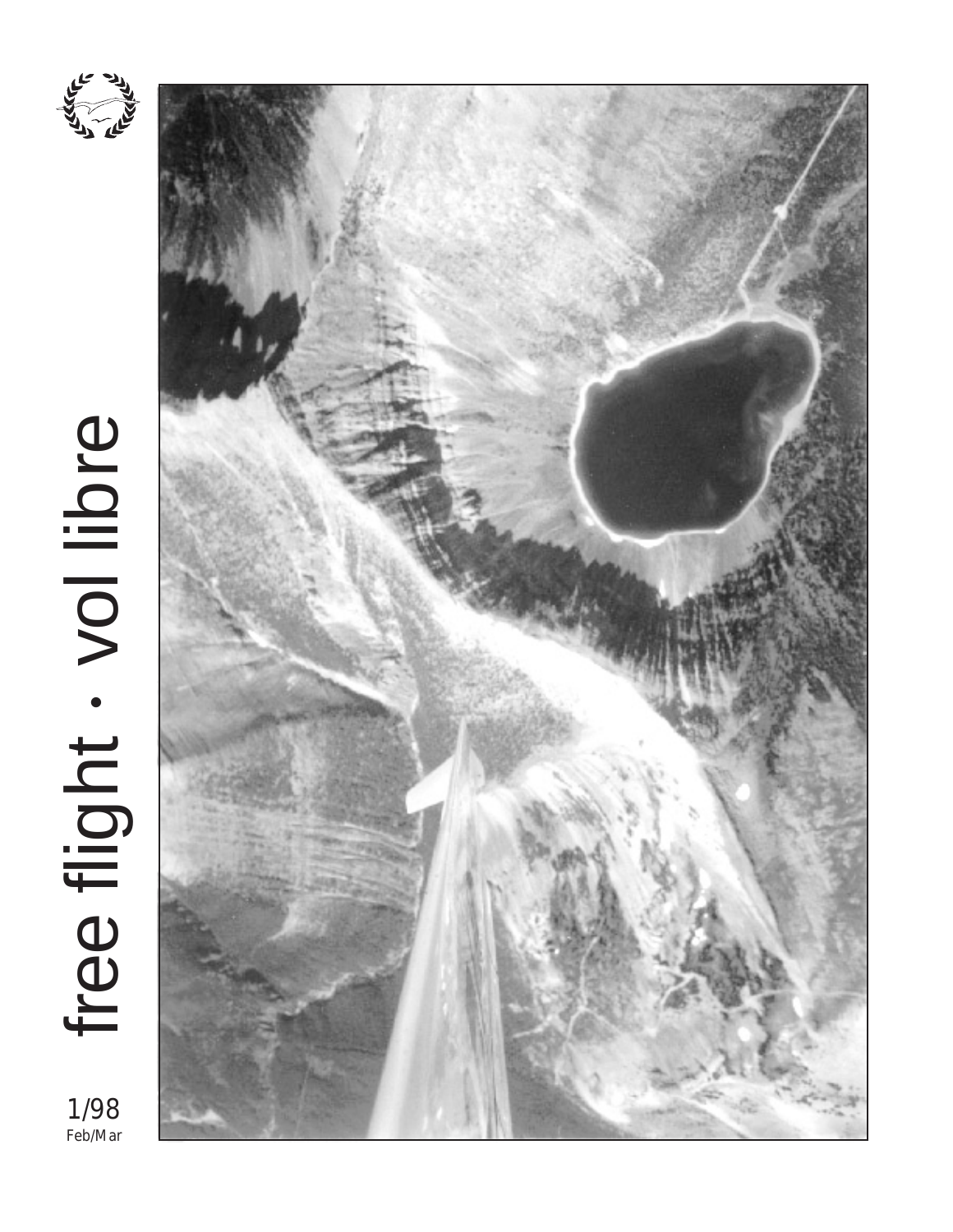# **Liaison**



In 100 days or so, the 1998 season will be starting and let's wish ourselves a safe, fun and challenging year.

- It is time to revisit and start the implementation of our recruiting plans.
- It is time to get the instructor team together for a pre-season briefing.
- It is time to get the folks together for an evening of soaring movies, ground school and hangar talk.

Our next season will only be as good as the preparations that will go into it. So, let's get cracking, now.

**SAC's quiet supporters** Our organization thrives only because many of us generously give their time and talents for our common benefit. I would like to recognize six of our members who have taken care of various needs

of our national office. Glenn Lockhard and Norm Rylance have contributed in a truly original way by building and renovating furniture that make the office an efficient and business-like environment. Elisabeth McCollum has helped for many years whenever the office needed some extra labour to get through some very heavy work loads. Barrie Murdock and Roberto Centazzo have given us the gift of their graphic artistry. Finally, Wolfgang Thiele has supported the office in many small ways. To these good friends, we want to say thank you for their original contribution that benefits our sport and thereby benefits all of us.

**Flight training** In 1998, your board of directors will focus its attention on flight training and safety. We want to insure that we have updated world class training materials available to you, supported by a group of top level volunteer experts. Our plan is to bring that expertise closer to you. Stay tuned.

**Bad costs** Every year, the office spends gobs of time and energy to fix snags created from inaccurate information supplied by the clubs. In this day and age where computers are in many homes, it amazes me that we still receive membership information on paper, not on a file, that the membership amounts sent do not match the number and classes of members sent along with it. Names and addresses are sometimes incorrect, incomplete or obsolete. This results in unhappy members not receiving free flight and time and our money spent on stuff that should happen and that does not bring any value to us. So please, before sending your data, do a last verification to insure that it will fly. Thanks, Merci.

Bonne année tout le monde. Je vous souhaite une année du tonnerre où la santé et les thermiques seront au rendez-vous. Cette année je vous propose un rapprochement des clubs du Québec pour mettre en commun notre expérience, de mettre en réseau nos clubs. Nous devons croître afin de rentabiliser nos infrastructures, et d'assurer notre avenir à long terme. ... Nous serons quelques uns à aller au Ridge en Pennsylvanie durant la seconde moitié d'avril. Y serez vous?

•••

J'apprécierais que vous portiez une attention particulière au dernier paragraphe en langue anglaise de mon billet.

Pierre Pepin president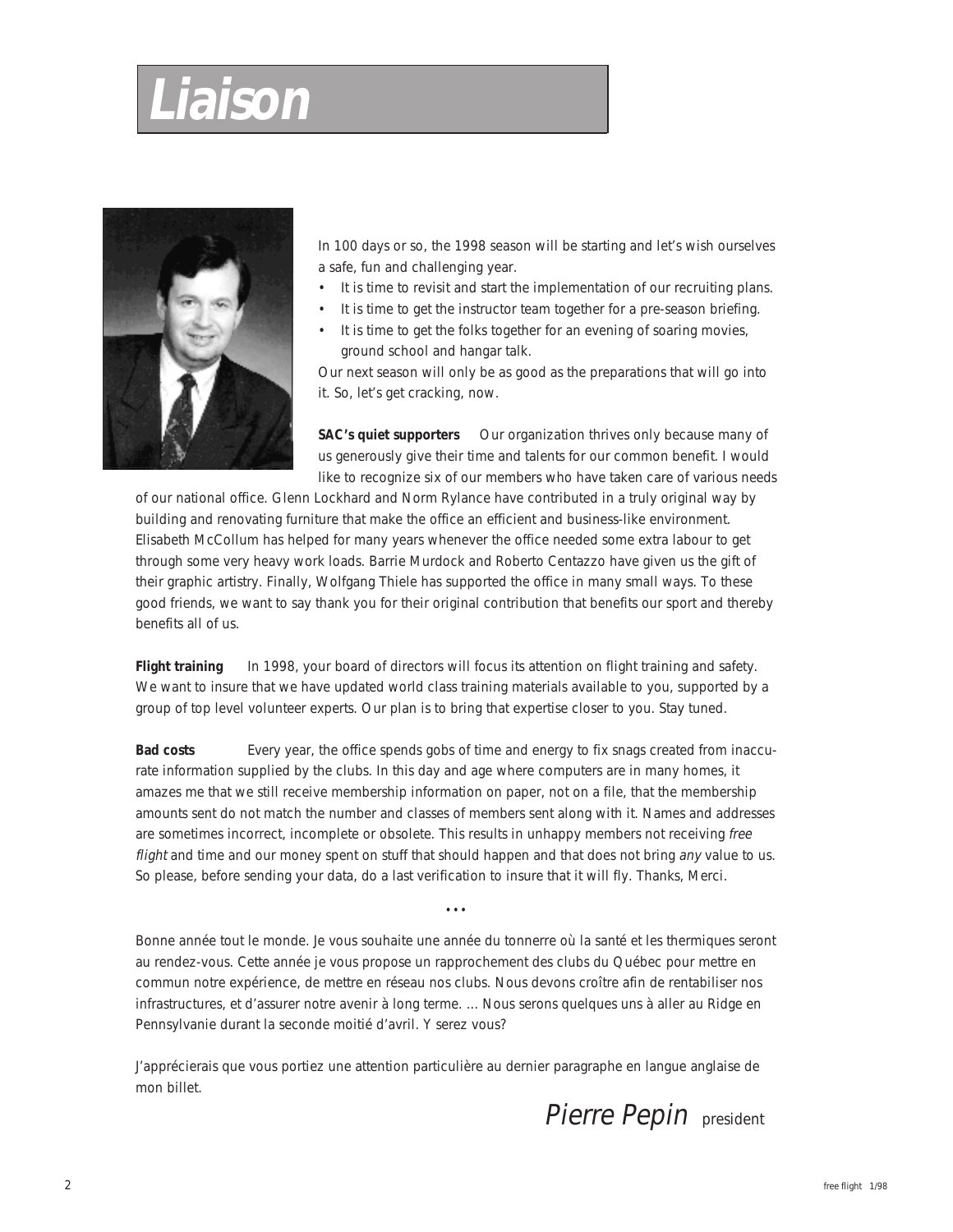# free flight • vol libre

1/98 Feb/Mar

The journal of the Soaring Association of Canada Le journal de l'Association Canadienne de Vol à Voile

ISSN 0827 – 2557

- **to crash or not to crash ... 4** a safety issue ♦ Tony Burton
	-
	-
- -
	-

**Cover**

A small tarn in the mountains north of Waterton National Park photo: Tony Burton

- 
- **the Pioneer campaign 5** \$100,000 by 2000 ✦ John Broomhall
- **achieving goals, part 2 6 5** over 500 out of Invermere ♦ Trevor Florence
- **the most dangerous part of gliding ... 7** is the trip to the glider field untrue! ✦ Bruno Gantenbrink
	- **incident analysis 9** a safety tool if clubs use it right ♦ Terry Southwood
	- **a media publicity kit in a box 13** advertising your club and the sport ♦ Terry McElligott

### **DEPARTMENTS**

- **12 Training & Safety**  a new look at looking out by George Graham
- **14 Hangar Flying**  firing up the troops, the airman's grace, birth of a new air sport?, Rocky Mountain diamond mine initial public offering, kill all the OOs, FAI updated world records for new categories, Ontario soaring ladder, the great pilot hierarchy
- **16 SAC News**  special prices on B and bronze badges, insanely great photo wanted, going to the USA – your medical insurance may be useless, airspace update, sporting committee recommendations for 1998
- 18 **FAI Badges & Records** badge and record data

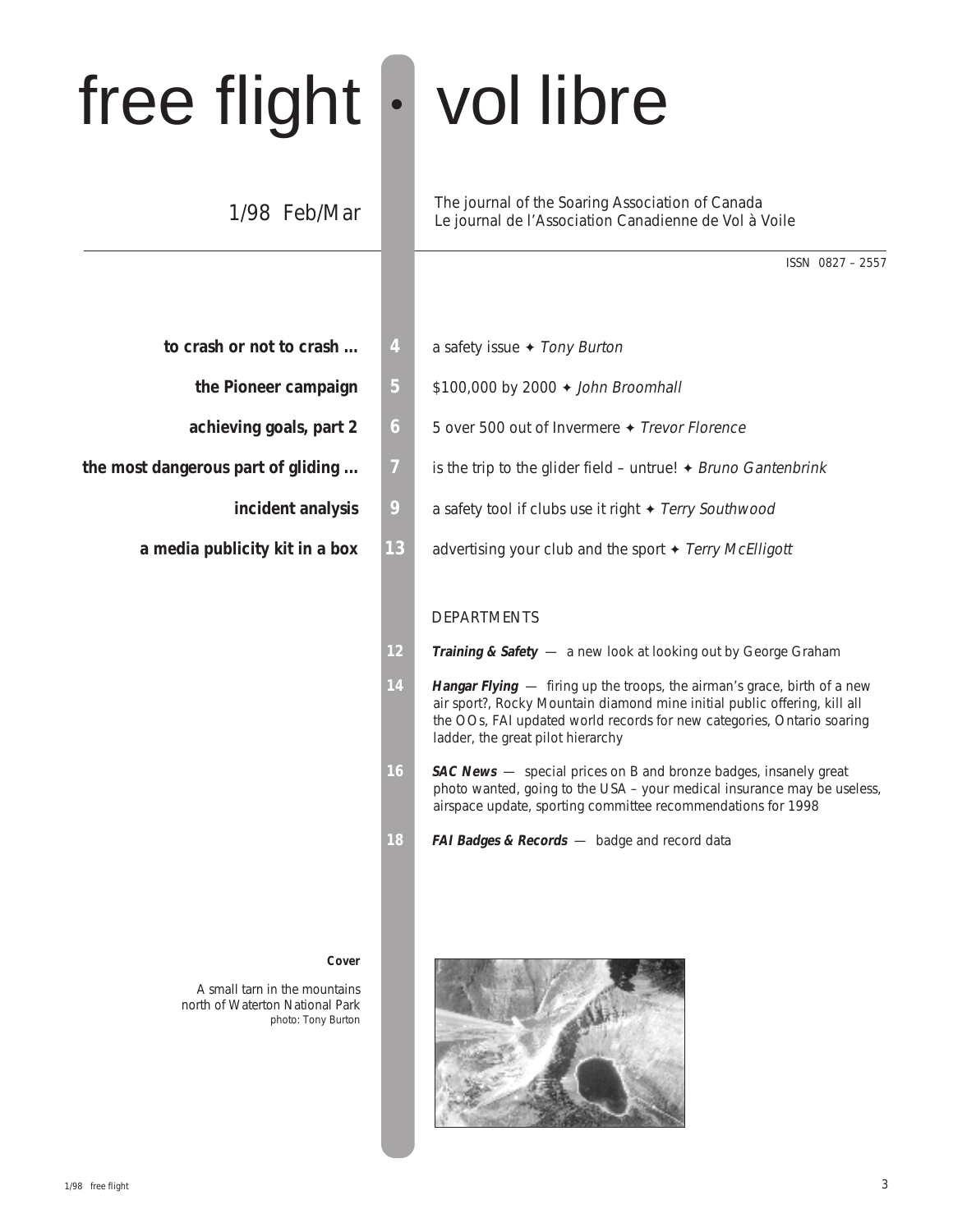# **"To crash or not to crash ..."**

### **Editorial – Tony Burton**

On this first issue of 1998, the stories and articles that have dropped into my electronic in-basket have a distinctly safety-oriented slant. So as an editor my job was simple – display all this very good stuff in a readable way. The trouble with safety is, of course, that it's a boring non-event until some lack of it either scares the hell out of you or does you damage. Let's start off with a great little piece by William Snow that I found on the internet the other day. Pay him close heed ...

If you look at the statistics, soaring has a decent safety record. In the accidents that have happened, most were not the result of an "unforseeable, uncontrollable, unpreventable" freak event. Most factors appear to be judgement, fatigue, etc. The northern California club I am with is fifty years old and has never had a fatality at a club soaring activity. The club has had aircraft damage in the past, and most of it was preventable from an accident prevention standpoint. In my limited experience, poor judgement complicated by either stress, fatigue or lack of experience seems to have been the chief factor. I am aware of only one metal fatigue issue that years ago caused one aileron to partially function in flight. The aircraft came home safely.

I believe I can assure my wife and children that I am relatively risk free if I:

- (1) keep up my flight time and recent experience,
- (2) fly within the limits of my known abilities,
- (3) keep my eyes open in flight,
- (4) on takeoff and landing have more than one option available in case of an emergency,
- (5) fly when I am rested and healthy,
- (6) insure my equipment is in good working order,
- (7) make sound judgements, and
- (8) stay away from others who do not follow rules 1 to 7 above.

Like any other accident chain of events, most people who have accidents have generally violated the above rules and end up eventually losing. When we say we are pushing the limits we are generally breaking some rule and showing bad judgement.

I feel that the real question is not if soaring is safe. The question is, "am I safe". Statistically my chance of an accident is either 0% or 100%. As an individual, it either will or will not happen. If I continually break safety rules I am pushing the 100%. If I always follow 1 to 8 above I am helping to assure my 0% accident rate.

I have no consolation in statistics when I fly. If I break some of my rules and I am in the process of scaring myself to death, my ability to start following my safety rules is my ticket to safety. I do not think to myself, "I wonder what the accident rate is in gliders this year".

The safety of a sport is the combined safety record of all of the individuals. My record and most of my club members is no wrecks and no injuries. I am not *hoping* to keep it that way; by following my safety list I plan to keep it that way. Metal fatigue or a freak meteorological event may still occur, but that's not my biggest danger — my biggest danger is me. ❖



#### **The SOARING ASSOCIATION of CANADA**

is a non-profit organization of enthusiasts who seek to foster and promote all phases of gliding and soaring on a national and international basis. The association is a member of the Aero Club of Canada (ACC), the Canadian national aero club representing Canada in the Fédération Aéronautique Internationale (FAI), the world sport aviation governing body composed of national aero clubs. The ACC delegates to SAC the supervision of FAI-related soaring activities such as competition sanctions, issuing FAI badges, record attempts, and the selection of a Canadian team for the biennial World soaring championships.

**free flight** is the official journal of SAC.

Material published in free flight is contributed by individuals or clubs for the enjoyment of Canadian soaring enthusiasts. The accuracy of the material is the responsibility of the contributor. No payment is offered for submitted material. All individuals and clubs are invited to contribute articles, reports, club activities, and photos of soaring interest. A 3.5" disk copy of text in any common word processing format is welcome (Macintosh preferred, DOS is ok in ASCII text). All material is subject to editing to the space requirements and the quality standards of the magazine.

Prints in B&W or colour are required. No slides or negatives please.

free flight also serves as a forum for opinion on soaring matters and will publish letters to the editor as space permits. Publication of ideas and opinion in free flight does not imply endorsement by SAC. Correspondents who wish formal action on their concerns should contact their SAC Zone Director whose name and address is listed in the magazine.

The contents of free flight may be reprinted; however , SAC requests that both the magazine and the author be given acknowledgement.

For change of address and subscriptions for non-SAC members (\$26/\$47/\$65 for 1/2/3 years, US\$26/\$47/\$65 in USA & overseas), contact the National Office at the address below.

**President** Pierre Pepin<br> **Vice President** Richard Long **Executive Director Corporate Treasurer** Jim McCollum<br> **Legal Counsel** Robert Wappel **Secretary** vacant

**Richard Longhurst**<br>Jim McCollum **Legal Counsel** Robert Wappel

**SAC office:** 101 – 1090 Ambleside Drive Ottawa, ON K2B 8G7

tel: (613) 829-0536 fax: 829-9497 e-mail: **sac@comnet.ca** website: **www.sac.ca**

Deadline for contributions:



**January, March May, July September, November**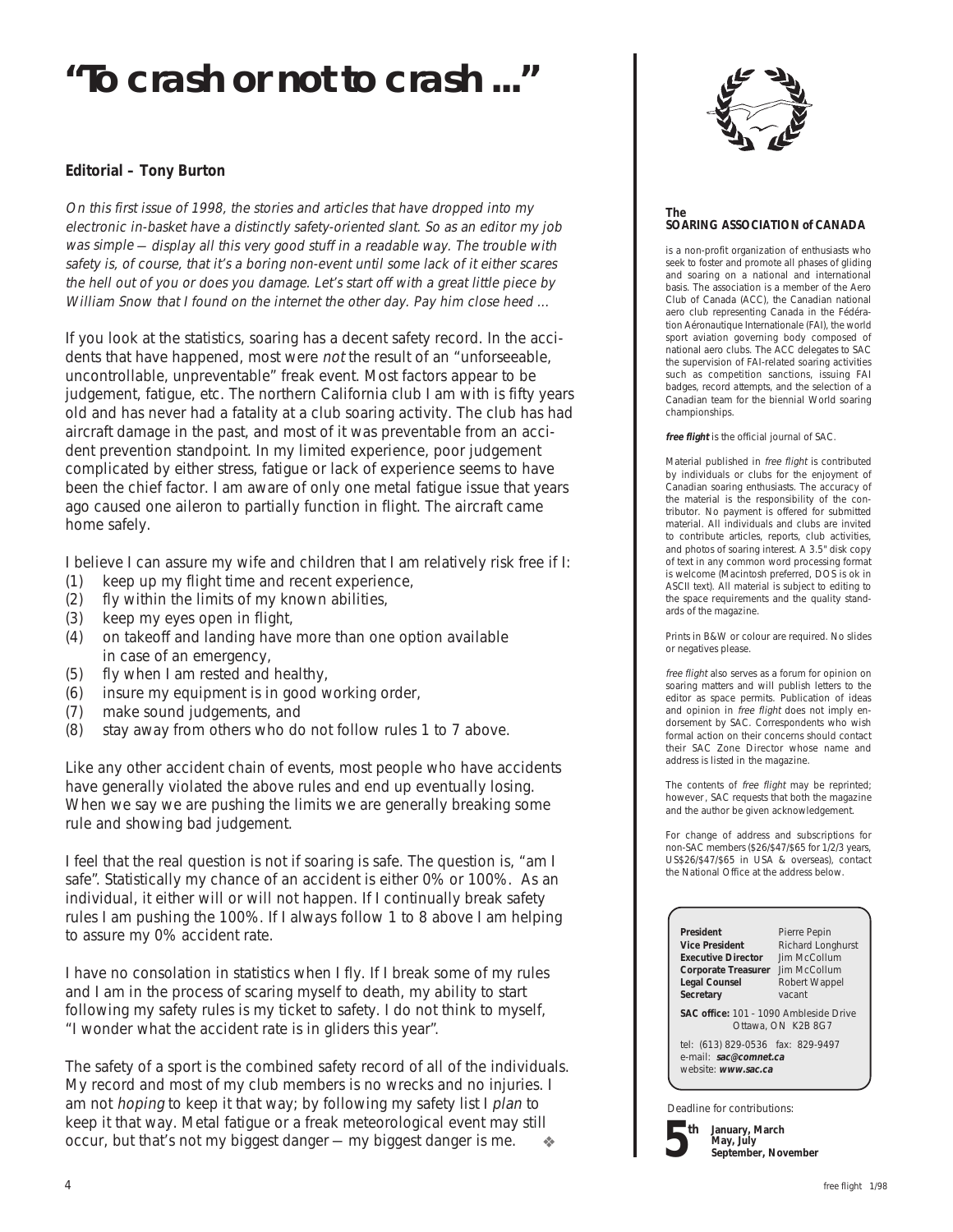### **L'ASSOCIATION CANADIENNE DE VOL A VOILE**

est une organisation à but non lucratif formée de personnes enthousiastes cherchant à développer et à promouvoir le vol à voile sous toutes ses formes sur une base nationale et internationale. L'association est membre de l'Aéro Club du Canada (ACC) représentant le Canada au sein de la Fédération Aéronautique Internationale (FAI), administration formée des aéro clubs nationaux responsables des sports aériens à l'échelle mondiale. Selon les normes de la FAI, l'ACC a délégué à l'Association Canadienne de Vol à Voile la supervision des activités de vol à voile telles que tentatives de records, sanctions des compétitions, délivrance des brevets de la FAI etc. ainsi que la sélection d'une équipe nationale pour les championnats mondiaux biennaux de vol à voile.

**vol libre** est le journal officiel de l'ACVV.

Les articles publiés dans vol libre sont des contributions dues à la gracieuseté d'individus ou de groupes enthousiastes du vol à voile. Le contenu des articles soumis est la responsabilité exclusive de leurs auteurs. Aucune compensation financière n'est offerte pour la fourniture d'un article. Chacun est invité à participer à la réalisation de la revue, soit par reportages, échanges d'opinions, activités dans le club, etc. Le texte peut être soumis sur disquette de format 3.5" sous n'importe quel format de traitement de texte bien que l'éditeur préfère le format Macintosh (DOS est acceptable). Les articles seront publiés selon l'espace disponible. Les textes et les photos seront soumis à la rédaction et, dépendant de leur intérêt, seront insérés dans la revue.

Les épreuves de photo en noir et blanc ou couleur sont requises; pas de diapositives ni de negatifs s'il vous plaît.

L'exactitude des articles publiés est la responsabilité des auteurs et ne saurait en aucun cas engager celle de la revue vol libre, ni celle de l'ACVV ni refléter leurs idées. Toute personne désirant faire des représentations sur un sujet précis auprès de l'ACVV devra s'adresser au directeur régional de l'ACVV dont le nom apparait dans la revue. Les articles de vol libre peuvent être reproduits librement, mais la mention du nom de la revue et de l'auteur serait grandement appréciée.

Veuillez vous adresser au bureau national à l'adresse indiquée à gauche du bas de la page pour tout changement d'adresse et abonnement à vol libre. Les prix des abonnements à cette revue sont les suivants: au Canada \$26, \$47 et \$65 pour 1, 2 ou 3 ans et aux Etats Unis et outre–mer les mêmes montants mais exprimés en \$ américains.

### **EDITOR**

Tony Burton Box 1916 Claresholm, AB T0L 0T0 tel & fax (403) 625-4563 e-mail **free-flt@agt.net**

Any service of Canada Post to above address. Any commercial courier service to 335 - 50 Avenue W

**COMMERCIAL ADVERTISING** National Office (613) 829-0536 e-mail **sac@comnet.ca**

### Date limite:



**janvier, mars mai, juillet septembre, novembre**

# **PIONEER CAMPAIGN**



### **The Pioneer Campaign has a simple goal:**

to increase the Pioneer Trust Fund to the point where it will sustain SAC forever. Please become a member of this campaign, and provide a legacy so future generations can continue soaring as you have. This campaign started in 1997.

### Diamond members  $$10,000+$  in lifetime

### $Gold$  members  $$5,000+$  in lifetime

J. Freedman Foundation

### Silver members  $\frac{1}{1,000+}$  in lifetime

Howard Loewen

### "C" members current year donors

Jason Bellenger Roland Blackburn Oscar Boesch Derek Brewin Chris Brownhill Gordon Bruce Ken Carlyle L. Cassiani David Chamberlain Matt Chislett Pierre Couture Adolf Degen Jerry Dixon George Dunbar Harold Eley Daniel Forthomme Tony Firmin Christine Futter Mitsuri Fujiyama Bob Gairns Joe Gegenbauer Reijo Hakala Roger Harris Roger Harrop

Philip G. Hinton George Huxtable Jim Kayer Charles Keith Alex Krieger Daniel Lizotte Tony Lowachee W. Donald Macaulay Mark Schneider Dave Maven Elisabeth McCollum Hugh McColeman John McDonald David Maven Paul Mercier Kenneth Melax Dr. Philip Morton Jim Oke Alain Orfila Dino Parekh Graham Payne Gary Paradis David Pearson Kurt Peiffer Norm Perfect

Harold Porter Heinz Portmann Norm Pound Nikola Preradovic Manfred Radius Jean Richard Norm Rylance Gilles Séguin Neil Siemens André Sirois Larry Springford Al Sunley Herrie ten Cate Gary Torgis Alex Upchurch Walter Weir Peter Wildgrube Donald Wood Eric Zoebelein

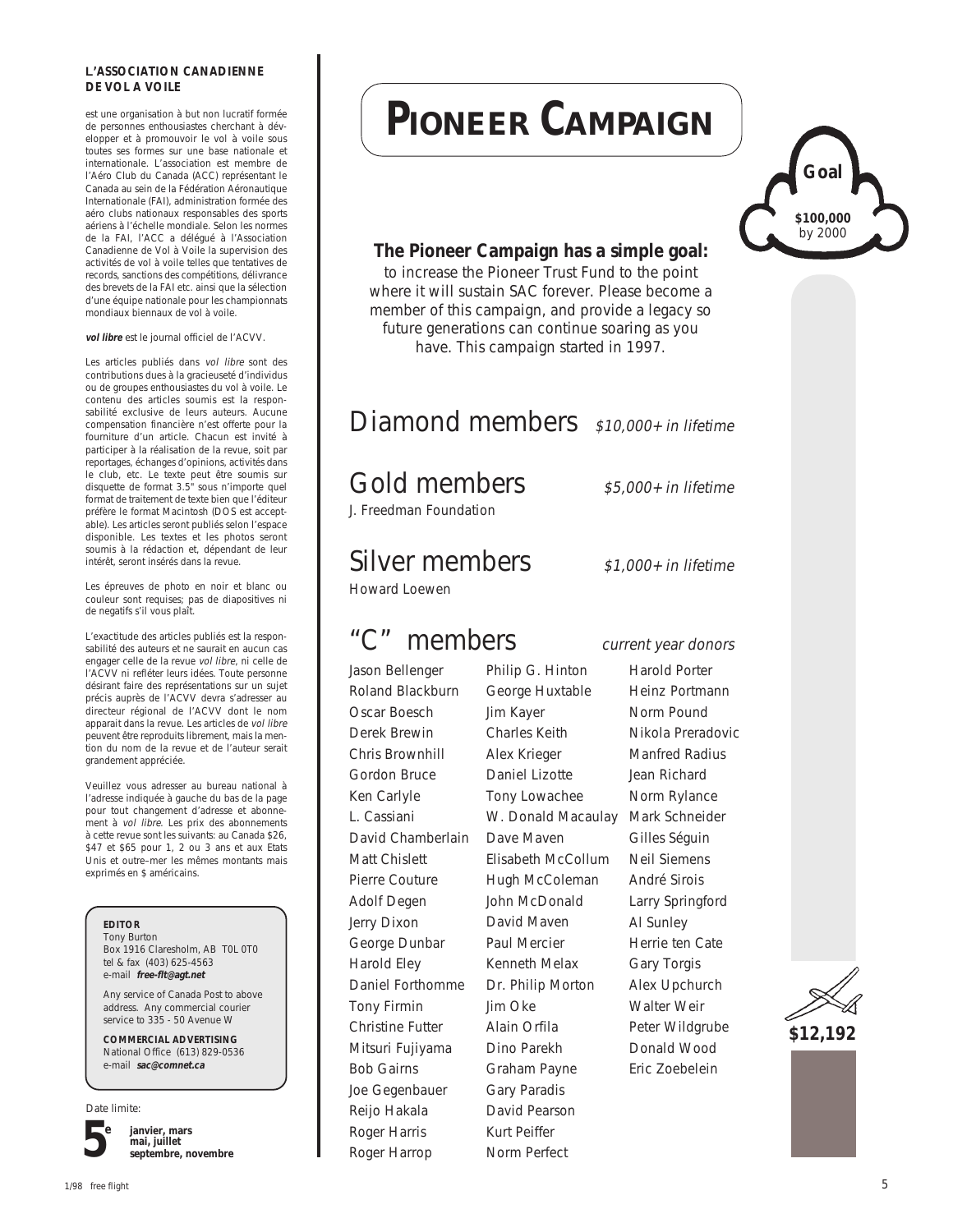

### **Trevor Florence**

**PART ONE WAS WRITTEN in 1995 by**<br>Tony Burton. In a free flight editorial<br>he challenged everyone to commit to<br>potimistic goals: he said his goal was to Tony Burton. In a free flight editorial optimistic goals: he said his goal was to complete five flights further than 500 kilometres in one season. That year I took up his challenge; I was in Invermere for two weeks and flew 640, 599, and 504 kilometres, then the weather failed. Ironically, I flew those flights on a Monday, Wednesday, and a Friday, taking breaks on Tuesday and Thursday; Tuesday and Thursday were also perfect days. I missed my chance that year.

In '96 I flew a couple of 500s, also out of Invermere, and a Diamond climb out of Cowley; I missed my chance again in '96.

During '96, Blaine Moore and I talked about starting up a quasi-commercial gliding operation full time in Invermere, as the operation in Golden was shutting down. He built up a towplane, and I took my private pilot licence, so that I would eventually be able to tow. I took summer '97 off: at the beginning of May I moved into a small trailer at the airport, where I would run the operation from.

Heidi Popp and Kalli Brinkhaus of Vancouver, my partners in our ASW-20, arrived at the end of May with the glider with the intention of flying, but weather prevented this. Now that I had a good glider and a good location, all I needed was good weather. Here is the season's outcome:

 $#1 - 9$  June 97 In the six hours and five minutes from takeoff to landing I flew 525 kilometres, from Invermere to Moberly Pit (just north of Golden), Canal Flats forestry bridge, back to the Mt. Seven hang gliding launch point (just southeast of Golden), and

return to Invermere. It was a slow flight, perhaps the conditions were not that good, but most likely I needed a warm-up to get my speed up.

#2 – 28 June 97 I declared a 622 kilometre flight from Invermere to Moberly Pit, south to Lakit Lookout, north again to Mt. Seven, and return to Invermere. This flight took six and one half hours; my time is getting closer to the 100 km/h mark. Take note here almost a month has passed: the weather hasn't been great. Heidi and Kalli were back up for the beginning of July and did get some good flying in, however, not the limitless potential Invermere can deliver.

#3 – 26 July 1997 Using the same course as my first flight, Invermere, Moberly Pit, Canal Flats forestry bridge, Mt. Seven, and return to Invermere. I completed the course in five hours and five minutes — a little over 100 km/h average.

#4 – 28 July 1997 My longest flight; it took me seven and a half hours to complete a declared 737 kilometre flight from Invermere to Moberly Pit, south to Elko, north again to Mt. Seven, and back to Invermere. On this flight I neared my 100 km/h speed, however after the first 500 kilometres, only four hours had elapsed, giving this portion of the flight a 125 km/h speed.

#5 – 29 July 1997 I learned my lesson on passing up good days in '96, so I flew this next day. I was a little tired, therefore only declaring the "stock" 500 km was my decision. It was a good day and I completed the Invermere to Moberly Pit, south to Canal Flats forestry bridge, back to Mt. Seven, return to Invermere flight in four hours and forty-five minutes. This flight could have been a record 500 kilometre territorial if the proper paperwork had been done. I never did file anything!

Well that was my flying for the summer; I'd like to thank those who made it possible: Heidi and Kalli who most generously left the glider with me in Invermere all summer, Norm, Rosalie and Murray both of Babin Air, who were most accommodating, and to Bryan Dean and Neil Gegenbauer who spent most of their summer up there instructing, towing, and helping almost everyone who came to Invermere.

These two "kids", probably Canada's most skilled youth pilots, each flew Diamond flights while they were there; Neil completing his Diamond badge with a 500 km flight (the youngest in Canada at 19), and Bryan starting his Diamond badge with his first 300 km flight when he was 18.

The Columbia/Kootenay valley has some of the strongest thermals, longest unbroken mountain ridges, and the most spectacular scenery in the world. These mountains are not to be feared, but to be respected. With the proper initiation anyone can have a safe, enjoyable, and successful cross country flight in the Rocky Mountains.

I'm not done yet. What's next? A 1000 kilometre flight would be nice; Uwe Kleinhempel proved it possible. Maybe five 1000 flights in one season! Everyone should set themselves optimistic but achievable goals. We need to look forward to bettering the gliding community. It is rewarding to be successful, but to watch or help someone else, particularly young people, is inspiring. Come to Invermere, be inspired, be successful, just be there!

Have a safe and enjoyable 1998. ♦ ♦

Very well done, Trevor. Trevor had me going back to reread what I had said in my editorial; it's not bad, even if I do say so myself. Go to page 14 for a repeat. Tony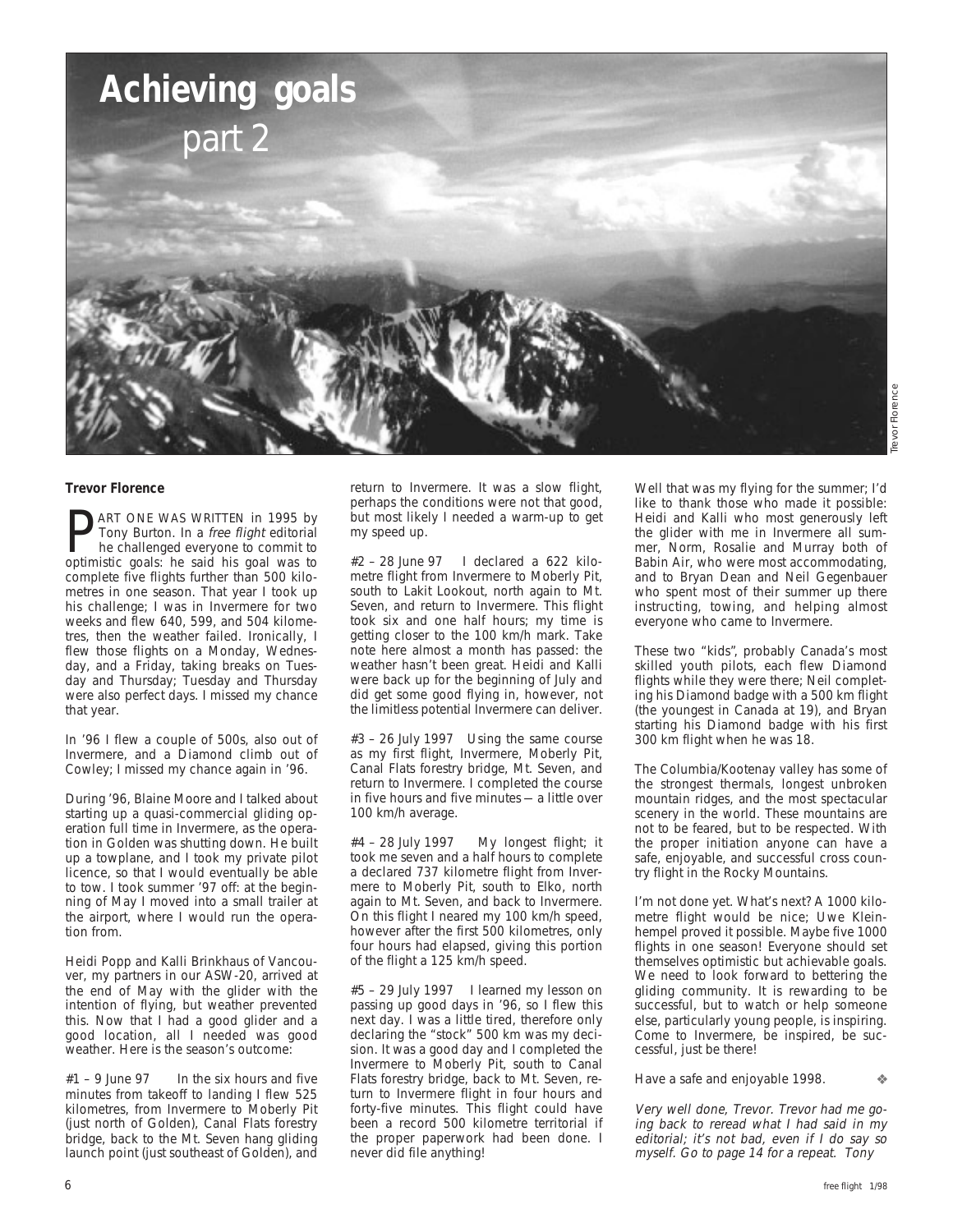### "The most dangerous part of gliding ...

 is the trip to the glider field" is the dumbest, most ignorant saying that has been said about our sport.

### **Bruno Gantenbrink**

from Aerokurier, Feb 93

HIS TALK was advertised as a ban-<br>quet speech. What does one expect of<br>such a presentation? Something pleas-<br>ing, something educational; in any case, quet speech. What does one expect of such a presentation? Something pleasing, something educational; in any case, something positive — nothing which disturbs one's picture of gliding. In this sense, my talk is not a speech suitable to a celebration. What can one say that is celebratory of safety? This presentation may frighten you, provoke you, or make you think. All of these reactions are to be expected. If somebody comes to me afterward and says, "Is it really necessary for you to air our dirty linen with press present and strangers listening?" It will not concern me in the least.

If one were to gather together everything about soaring that was worth knowing, in my opinion, it would be divided into four chapters. The first chapter would concern itself with the freedom of soaring flight. We would describe the majesty and beauty of gliding here. We would also have to consider the factors which endanger our freedom of the skies. The increasing number of senseless rules caused by an ever-growing number of aircraft and pilots make things harder all the time and in themselves give us much to consider. We should also define our relationship with the environment in this chapter.

For the next chapter, the title could read, "The Opportunity to Glide." We would have in here all of the organizational questions that have troubled us in recent times. Besides organizational problems, how do we create larger and smaller organizations? How should the training be organized? What should the licensing and examination regulations look like? In this chapter we should also look at the cost and financing of gliding because, after all, we have to be able to afford our sport.

A third chapter would handle the skills needed to fly gliders. One would then assemble all of the knowledge we need to pursue our sport, including aerodynamics, meteorology, soaring theory, flight techniques, and many other things.

The material in the first three chapters alone takes up 95% of our attention, not to mention our activity. At least that's what it looks like to me, when I think back on the talks given at this venue in recent years. That doesn't leave much time and attention for the fourth chapter which deals with the question of how we survive our sport and is labeled "Safety." My feeling is that these

four chapters should be about equal in size. But equal treatment of these subjects is not a given. The degree to which we neglect the subject of safety leads me to the hypothesis that we have a problem with it.

Some of you are probably thinking, "He exaggerates; he's painting a black picture and that's understandable because he wants to make a strong point. Therefore he's blowing it out of proportion to make it look important. We all know that there is nothing in this world that doesn't have some degree of danger. Even gliding is not without it. But we all know that the most dangerous part of gliding is the drive to the glider field."

Everybody has said this or heard it. I remember the first time I heard it. I was a 14 year old kid who had just been taken to the glider field by my father. Naturally, he asked whether there was any danger for his son in learning to fly and he received that same answer from an instructor in my presence.

If that answer were true, or even nearly true, then there would be no flight safety problems and there would be no use in pursuing this theme any further. I could stop the presentation here and go on to other things. It's worth the trouble, however, to take a closer look at this statement to see if it is really true.

I want to take up the question of the truth of this statement in a subtle, perhaps even macabre way. I will forego the usual comparative statistics stated in terms of accidents per 1000 takeoffs or deaths per 1000 flight hours given out by the German equivalent of the FAA. These statistics don't tell us much. They don't express what is too much and what is too little. How many deaths per 100,000 takeoffs are too many? What number would be acceptable? Such comparative numbers don't really get under your skin. I can't impress you with those numbers. I would like to weigh the sentence, "The most dangerous part of gliding is driving to the airport" against my personal statistics.

To do this, I have made up three lists. The first list is the names of comrades that I have lost in flying. The second list is the names of friends that I have lost through accidents on the way to the airport either in a car or on a bicycle. And finally, to make the picture complete, the third list contains the names of glider pilot friends that I have lost in any kind of traffic accident anywhere.

The first list, of friends lost flying, contains about thirty names. I will mention only the most prominent. Recently there were from Germany: Helmut Reichmann, Ernst Peter, Hans Glöckl, Georg Eckle, Horst Kall and then tragically just a year later, his wife Marlis Kall; and from

| Rudi Göbel and Alf Schubert |
|-----------------------------|
| Prof. Sander                |
| Sidot and Daniel Quemere    |
| (CFIs at St. Auban)         |
| <b>Kees Musters</b>         |
| Heini Heiriss               |
|                             |

As I said, these are just some of the more prominent names.

Now the second list — there is no one — no friends lost on the way to the airport. And I was somewhat surprised to find that for me, the third list of pilot friends whom I have lost in traffic accidents is also empty.

In the last twenty years we have lost three world champions including Harro Wödl, who is included even though I didn't know him personally, from the total of approximately thirty world champions. In the last ten years, we have lost three former German national champions out of the less than thirty we have ever had. It would appear that you have about a 10% chance of joining them — that should raise the hair on the back of your neck.

My personal statistics lead me to believe that glider flying is at least 30 times more dangerous than driving a car. And since every glider pilot has a driver's license, gliding is 1000 times more dangerous than the drive to the gliderport. I admit that there are different statistics in different types of flying. To my mind, training is the least dangerous and cross-country is more so. The most dangerous is probably competition flying. But even at that, the safest activity among these is only relative, since training for everybody is only a temporary period on the way to cross-country and contests.

With all that I know and understand about gliding, I believe that the sentence, The most dangerous thing about gliding is driving to the airport, is the dumbest, most ignorant thing that has been said about our sport in the stronger language used by my kids, "gliding is bloody dangerous!"

Some who use this saying are simply illinformed. Those who know better, but use it to pacify the public or to put things in a positive light for the press, are reckless. Actually the opposite is true. It is more dangerous than anything else that I do or know about in my life. Why don't I quit? A good question. One reason I don't quit is because it affords me more fun and pure joy than anything else I could imagine.

There is a second reason which is more decisive and that's why I'm giving this talk. I believe that gliding is not intrinsically dangerous. It is the way it is practised that makes it so. It could be much less danger-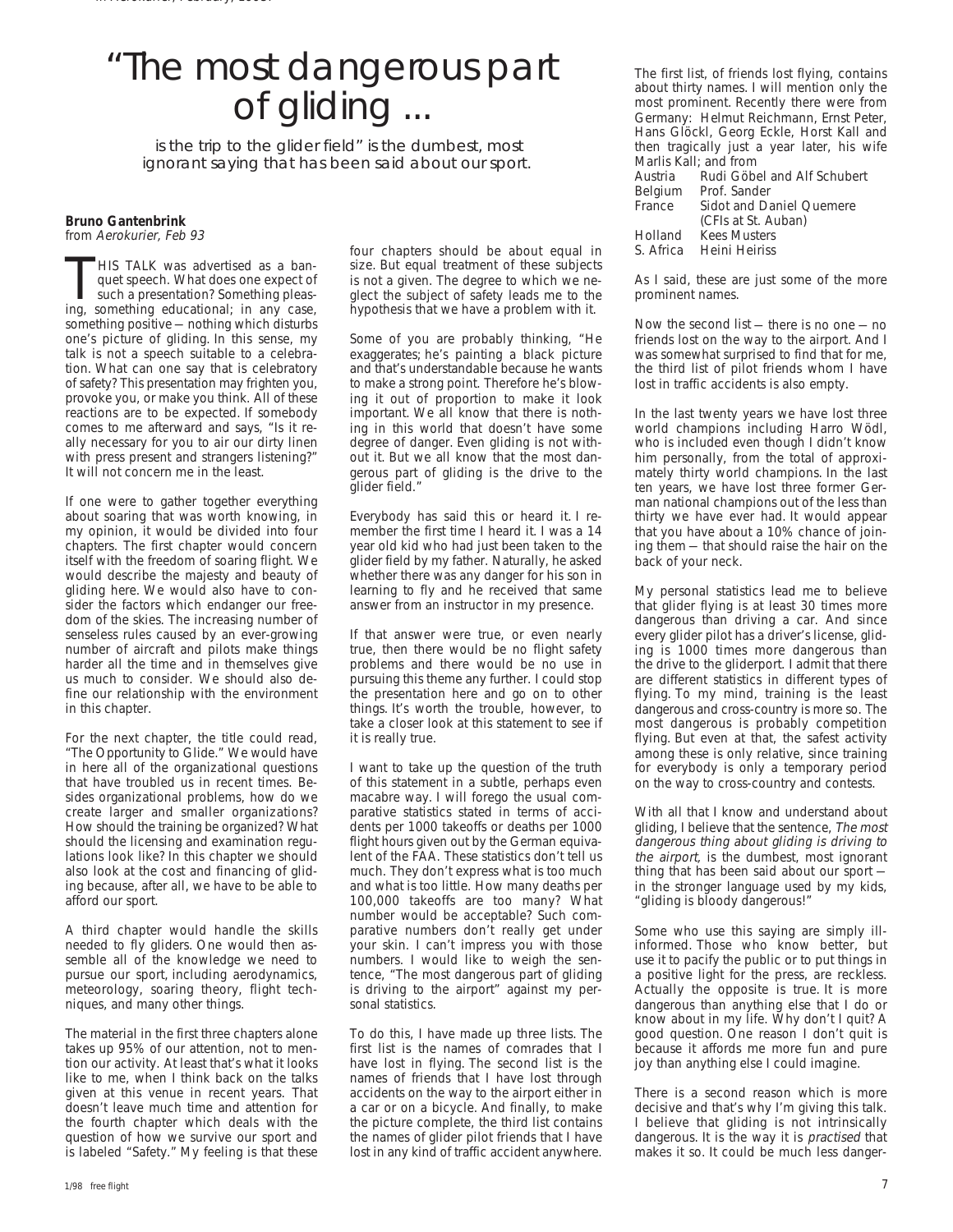ous if we were more aware of its dangers and behaved accordingly. Sadly, we don't do this.

I am very aware of how dangerous gliding is and take care to act on this awareness. Because of this, I hope to beat the odds. If I didn't have this hope, if gliding were as dangerous as the odds make it appear, then I would quit immediately.

Almost all the soaring friends I have lost have been killed due to "pilot error". Some of these errors have been silly little things, the simplest kinds of carelessness with fatal consequences. They died because at the critical moment, something else was more important than flight safety. If soaring is to become less dangerous than it is today, simply taking different precautions won't do any good. One's basic attitude must change. And the attitude can only change when we realistically evaluate the danger every time we fly. That is why I have fought against the thoughtless use of the saying that "the most dangerous part of gliding is driving to the airport."

Anyone who begins gliding with this philosophy does not appreciate the danger into which he enters. When the pilot believes this saying, he doesn't have to think any more. Neglect kills safety consciousness. The prevalent attitude is one of lulling comfort with the danger suppressed. Unconsciously, you know something is there, but you don't want to talk about how dangerous it is. Why is the realistic consciousness of the risks so important? Because our strategy depends on how we evaluate the danger.

There is no activity without risk. Even if we don't get out of bed in the morning, we could think of a scenario in which something bad could happen. But we don't worry about such things. There are two very different kinds of danger. First are the ordinary everyday risks and second are the really dangerous things. People behave quite differently depending on which of these types of dangers they perceive are present.

There are the ordinary dangers at home, in sports, and games. For example, everyone knows that every year a certain number of people are hit by falling trees. In spite of this, people walk through the woods every day without fear. It is unnecessary to work hard at avoiding the everyday dangers. You trust to luck because these dangers are so rare. It is extremely rare to be hit by a falling tree. On the other hand there are more probable and really dangerous things. There are ways to avoid these. The strategy for avoiding these real dangers cannot be to assume that "they won't happen to me". The strategy must be to avoid those dangers right from the beginning or, because that is not 100% possible, to minimize them to an acceptable level. It is necessary to realize that these dangers are not rare but are actually rather likely. The dangers in gliding are relatively high as I have illustrated by my macabre statistics. Special care must be taken to survive our sport.

I often have the impression that gliding is put in the same category as everyday travelling. The idiotic saying that "gliding is not as dangerous as the trip to the airport" makes this clear. Our consciousness of danger is underdeveloped. We don't think that something might actually happen to us; others maybe, but not us. We have flight safety inspectors to insure safety and relieve us of thinking about the subject. We can think about other aspects of gliding.

What the safety inspectors tell us is, at best, secondary knowledge or advice. We have to change this. We must concern ourselves much more with the safety issue. It is not simply a rumor that our safety consciousness is underdeveloped. Let me illustrate this by some examples.

I remember the German Nationals at Bückeburg in 1990. We had a variety of starting methods. The Open class used a start photo and unlimited start gate height. The other classes used a start gate with a 1000 metre upper limit. One hot day, we went to over 2000 metres on the nearby Wiehen mountains. This was the beginning point for the Open class who wanted to start as high as possible. That was dangerous enough there were 35 Open class ships circling in one thermal. Anyone who knows what happens in the top part of the lift when the thermal hits its limit will understand. When there is just barely lift on one side of the circle, you can hit a little sink on the other side and the air is turbulent in this situation. This last part is particularly uncomfortable because the aircraft change altitude with respect to each other quite often.

The reason for 35 Open class ships waiting there to start is obvious. But what were the 80 other Standard and 15m ships doing up there? That remains a mystery to me. The only thing they were doing up there was waiting for the start gate to open 1000 metres lower. And when it did open, they all dove down with airbrakes open at 110 knots.

The fact that the Standard and 15m pilots squeezed the last 50 metres of height out of the thermal can only mean that something was wrong with their thinking. I say this because there was no advantage in their being so high and putting themselves in such danger. Circling in such a crowded gaggle is something to avoid as much as possible. Before the beginning of the task, the general rule is not to put yourself at a disadvantage. One is supposed to "keep your powder dry" until it is time to begin in earnest. The Standard and 15m classes that gained every possible bit of altitude had not only no use for it, but gave themselves a severe disadvantage since it took a relatively long and extreme dive to get down to start gate altitude. It would have been smarter to stay close to the start gate where the competitors could be watched and a quick start could be made. 1300 metres agl would have been a much better position. The Standard and 15m pilots had done something which was not to their advantage and unsafe at the same time.

I call that inadequate safety consciousness; they simply didn't think. It would have been more sensible to circle at 14-1500 metres in the lift and spread themselves out a bit. In any case, going to the top was neither smart nor safe.

A second example is something that happens repeatedly at contests. The tasks are chosen such that there is opposing traffic or all classes are sent on practically the same course. During the first two or three days they seem to avoid this but after a while it creeps back in. Something isn't right here and it should be easy to fix. Since the conditions for all classes are the same, even taking into account the weather forecast, there is nothing to prevent separating the classes so that they wouldn't even see each other during the day. The task setters seem completely unaware of the dangers involved in having large groups of gliders flying together.

The third thing I want to mention is a positive example. At a US Nationals I saw something that impressed me very deeply. Every morning at the beginning of the pilots meeting there was a Safety Talk. Each day someone was picked to give a 10 minute safety session the next morning. Sometimes they were rather unpolished — not everyone is a born public speaker. But they were all plainspeaking people who were pilots entered in the contest. They had all been around and they all had something worthwhile to say. I was very impressed by the good thoughts that were presented. The audience listened attentively and seemed interested in the topic of safety.

Why doesn't this happen at [German] contests? During our contest briefings, we talk about details in the handouts that people are too lazy to read beforehand. I can't remember ever having spent any time talking about safety.

I am definitely not a person who preaches safety all the time, nor did I invent the topic. I know my own limitations, but I also know what I'm talking about. I have just barely lived through the past twenty years with much luck. Normally, about 80% of the people who have the kind of accident I had, die. More than half of the rest are so badly injured that life is not much fun anymore. You only have so much luck during a lifetime. Since my accident, I try to be careful. I believe that I am considerably better, certainly not perfect, but better. If I didn't believe that, then I would quit gliding immediately out of consideration for my family, my business, and myself.

Those who have flown with me in competition know that there are certain things that I will not do. I remember a situation during the 1985 world comps in Italy when I was flying with Klaus Holighaus. He was a little higher than I and we were having a problem. He flew out of the light rain in the valley over a pass with a turbulent crosswind. We really didn't know which way the wind was blowing and we could  $\Rightarrow$  **p18**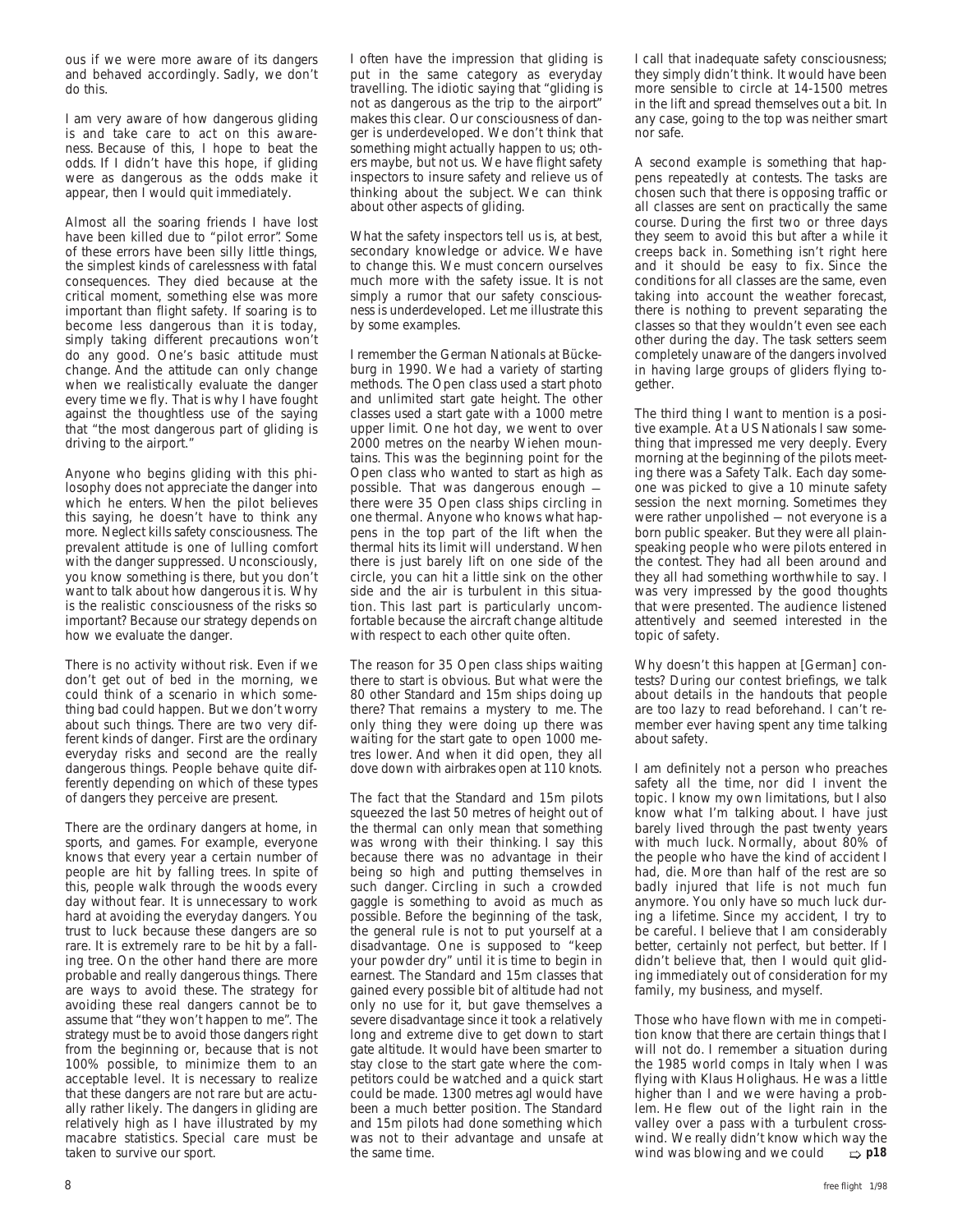# **Incident analysis**

### **Terry Southwood**, CFI Cu Nim Gliding Club

It's widely known from detailed investigations in industrial safety, that almost every accident tends to be preceded by a number of related incidents. So incident reporting and analysis offers a tool with the potential to reduce or even eliminate accidents. How can gliding clubs use this tool to improve safety?

### **Reporting**

TO BEGIN WITH, the club must establish<br>an environment that is conducive to the<br>voluntary conoring of incidents, incidents voluntary reporting of incidents. Incidents are easy to overlook, ignore or even hide. Denial plays a big role in human nature. We don't like to be wrong. We don't like to admit our mistakes. And we don't like to feel those mistakes might put us at risk even in an aviation sport! As a result we are not inclined to report anything that might be labelled as a mistake.

This same denial is often mirrored on the receiving end of the report, where we are inclined to distance ourselves from the stigma of an incident, wanting no part of a "dumb mistake that we would never make". Chew out the messenger, and presto — end of incident reporting! Sound familiar?

The first thing we have to do is change this. Why? To get the information.

Before we can go any further, the club must appreciate that the information contained in an incident report is valuable — sometimes incredibly valuable. This information not only has the potential to save your club money, it has the potential to save somebody's life. To get that information, it is crucial that, within the small confines of a club, incident reports be handled quietly, one-on-one in a positive manner that is respectful, objective, appreciative and above all, confidential.

At Cu Nim, incidents are reported verbally, first of all to make it easy, and second to eliminate the negative connotation that goes with having to submit a written report. This is in contrast to my handling of accidents, in which written reports abound, confidentiality goes out the window, and hard conclusions are often drawn.

The whole point of reporting and evaluating incidents is to prevent or reduce accidents. It is not to assign blame, point fingers or flay someone for having made a mistake. We *all* make mistakes. The important thing is to learn from those mistakes wherever possible.

### **Recognition**

With a positive climate established, the next thing we have to do is educate our members as to what an incident is. I suspect that most people in most clubs do not recognize an incident unless it is a real jaw-dropper.

Over the last five years at Cu Nim, we have recorded an average of about 20 observed or reported incidents per year — about 15 incidents to every accident. If this ratio is typical, then the national accident rate indicates that SAC should be receiving at least 300–400 incident reports every year!

For starters, let's make it clear that an incident is not the same as an accident, even though some people use the term interchangeably. An accident results in property damage and/or personal injury or death.

The definition of an incident is much more subjective, and tends to reside in the eye of the beholder. We will come back to this, but I think we need to start from the point of view of this very useful definition:

### **An incident is a cheap lesson.**

It's cheap because you didn't bend anything, but it only becomes a lesson if you learn from it.

### **Analysis**

On a personal level, the important things to learn from an incident are: what happened, why, and how would you prevent a recurrence. On a club level we can get into a much broader analysis of cause and prevention which can be applied to both incidents and accidents.

This analysis doesn't demand that you be a rocket scientist. But you must be prepared to look at everything with "fresh eyes". Questioning the broader aspects certainly requires an open mind. And obviously you would be well served by that ultimate of oxymorons — common sense. Related reports, even as few as two or three, can be a strong indication of trouble, and should be examined for a common thread that might point out the

same basic problem in each case. However, reports need to be examined from different points of view, in order to find a perspective that gives us useful information. Let's consider three perspectives, the phase or type of flight and system factors.

1 Phase of flight The "phase of flight" perspective (eg. takeoff, circuit, and landing) is common in aircraft accident evaluation, but other than confirming that our greatest risk of hitting something hard is when we are close to the ground, I'm not sure it tells us much. At Cu Nim, we have largely evolved away from this point of view.

2 Type of flight We have used a "type of flight" perspective to compare our incident and accident record between introductory flights, student training flights, solo student flying, licensed pilot flights and flights by new members. Analyzing multiple events required the "common thread" approach.

A couple of years ago, Cu Nim was bitten by a series of seemingly unrelated accidents, each occurring under a wide variety of circumstances. On closer examination, we found two common threads. In each case the pilot was unaware of some mechanical quirk of the glider. Further, each was a licensed pilot who was new to the club. But it wasn't scapegoats we were after. We had failed to properly integrate these new pilots into the club operation, with its thousand and one details. Had they not been licensed, these people would have been smoothly integrated into our student training program. But, like other clubs, we had no program to integrate new members who were already licensed. We do now.

3 System factors Perhaps the most useful perspective we have found is a sort of system factors viewpoint. It is useful because it examines factors over which we have some control. These system factors are itemized below:

**Human** From a club point of view, sorting out all the human factors isn't as important as identifying who is having what problem, and then helping them. But it is critical to realize that this is the factor that demands confidentiality. Incidents that are caused by factors other than the pilot are eligible for public discourse — this one is not.

I remember a Cu Nim pilot years ago who had two or three incidents of scraping back to the field on marginal, straight-in glides. Each one alarmed him, but the repetition continued until the predictable accident occurred, and then he stopped flying with us. Today, I think incident tracking helps us to better recognize the warning signs so that we can hopefully assist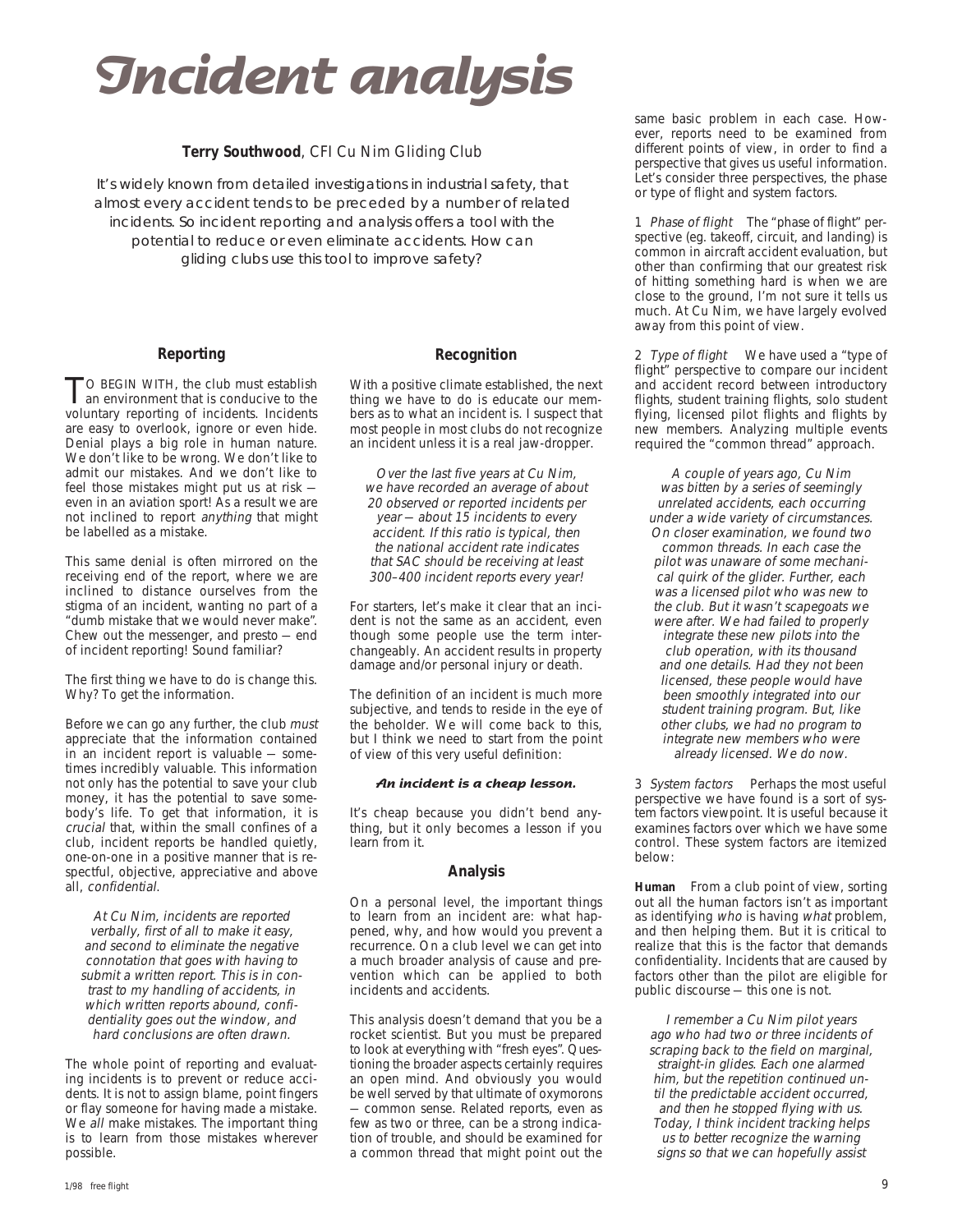

### such a pilot and prevent not only the accident, but the loss of membership that so commonly follows.

**The environment** This includes not only wind and weather, but things like airspace and density altitude. Potential problems may be impossible to correct, but they can at least be identified, and pilots can be educated to make allowance for these variables.

During the first days of the '96 Nationals in Red Deer, a number of competition pilots experienced potentially nasty wing drops while taking off with water ballast on a runway bounded by lights. At subsequent pilot meetings, there was a clamor for more power out of the towplanes. I suspect a lot of people never did realize that in flying at 3000 feet above sea level, they had left the benefits of their usual thick air at home. Those of us from Cu Nim meanwhile, had come down in elevation and were enjoying a small increase in performance!

**Aircraft** Every type of glider has its strong and weak points of design, handling and behavior. Individual gliders will have their own quirks. Simply making your members aware of these imperfections can be a strong deterrent to accidents.

Although I think that Blaniks are an excellent glider for training, they too have their foibles. The weak overcentre lock on the spoilers makes them susceptible to the spoilers coming open on takeoff. The flap and spoiler handles are not only close together, but are the same size and shape, making it easy to mix them up. And this year, we had a few instances of spinning off a spiral dive due to a high speed stall. Not good things, but good things to know.

**Airfield** Runways, ground facilities and surrounding terrain are difficult to change, but spreading the knowledge that they can contribute to incidents and accidents helps everyone to compensate for these factors.

After buying our land at Black Diamond, we created a new cross runway 14/32 and immediately began to experience low approach incidents

onto 14 which, having trees and a boundary fence to cross, was a real concern. Conversely, 32 has a reasonable undershoot area, yet I have never seen a low approach to this runway. We think the cause is the low ground under the base leg to 14, as opposed to the high ground on the base leg to 32. Each has the capacity to visibly influence the pilot's circuit judgement. We can't change the surrounding terrain, but at least we can identify this potential problem to pilots, without having had to buy the information through a costly accident.

**Operation** Club rules, routines, and procedures are a major factor over which we have complete control. But we must be willing to look for their culpability in both accidents and incidents.

A few years ago, one of the nastiest possible incidents — towplane upset caused us to re-evaluate details of our operation. Strong emphasis was given to proper release procedure to ensure that the trigger for the turn off tow was not the act of pulling the release — but the visual confirmation, and verbalization, that the "rope is gone". And we dropped the routine of boxing the wake during spring check flights in favour of a simpler "T" maneuver that was safer for rusty pilots.

**Flight training** As we have been granted self-regulation over student and instructor training as well as licence flight testing, this is a factor that we not only can control, it is one we must control.

As part of our response to three spoiler-open takeoffs in '93, we began to teach the rudder wag and other emergency signals on tow. We found that, unlike rocking the wings, a rudder wag varies greatly between towpilots. The two can look surprisingly similar, and using radios for immediate feedback is invaluable. We also modified the "cannot release" signal from the glider, moving to the left rather than the right before rocking the wings. The left side was not only more visible to the towpilot, but could not be confused with the normal departure turn to the right.

A perspective such as this can not only help you analyze both the cause and the prevention of incidents, but it can illuminate many things that you never noticed as being incidents. You don't even have to call them incidents. They are cheap lessons, and all you have to do is see them.

Let's analyze a typical incident from a system factors perspective and see how it works. For our example, let's drag out that old nemesis  $-$  the low, flat approach  $$ which is so often paired with its ugly accomplice, the low turn onto final.

From my experience, the low approach on final is so ingrained at some clubs, it is an incident that is almost invisible. (If a sizable portion of your final approach uses little or no spoiler, I'm talking to you!) Sure, sure, I know, if this is so bad how come nobody but What's-his-name has ever had a problem with it. Watch your operation for a while. Critically. With fresh eyes. What's-his-name isn't the only one having a problem. He is just the only one who had an accident. An incident analysis might raise questions in all of the below system factors:

a) Human Some pilots are going to be more susceptible to misjudging a low approach, but is the real problem obscured by the fact that most of the time, most of your pilots have the skill or the good fortune to get away with it?

b) The environment Can you spell wind gradient? The low approach might present no problem on most days, if most of your days have light winds. Are windy days a common thread?

c) Aircraft Few gliders tend to be underspoilered any more, so are the spoilers being under-used?

d) Airfield Surrounding terrain can influence pilot judgement, obstructions should influence pilot judgement. Are approach incidents only happening on a certain runway?

e) The operation At what height do you normally start the circuit? If that height was moved one or two hundred feet higher, would the problem go away? If people get razzed for anything other than a short field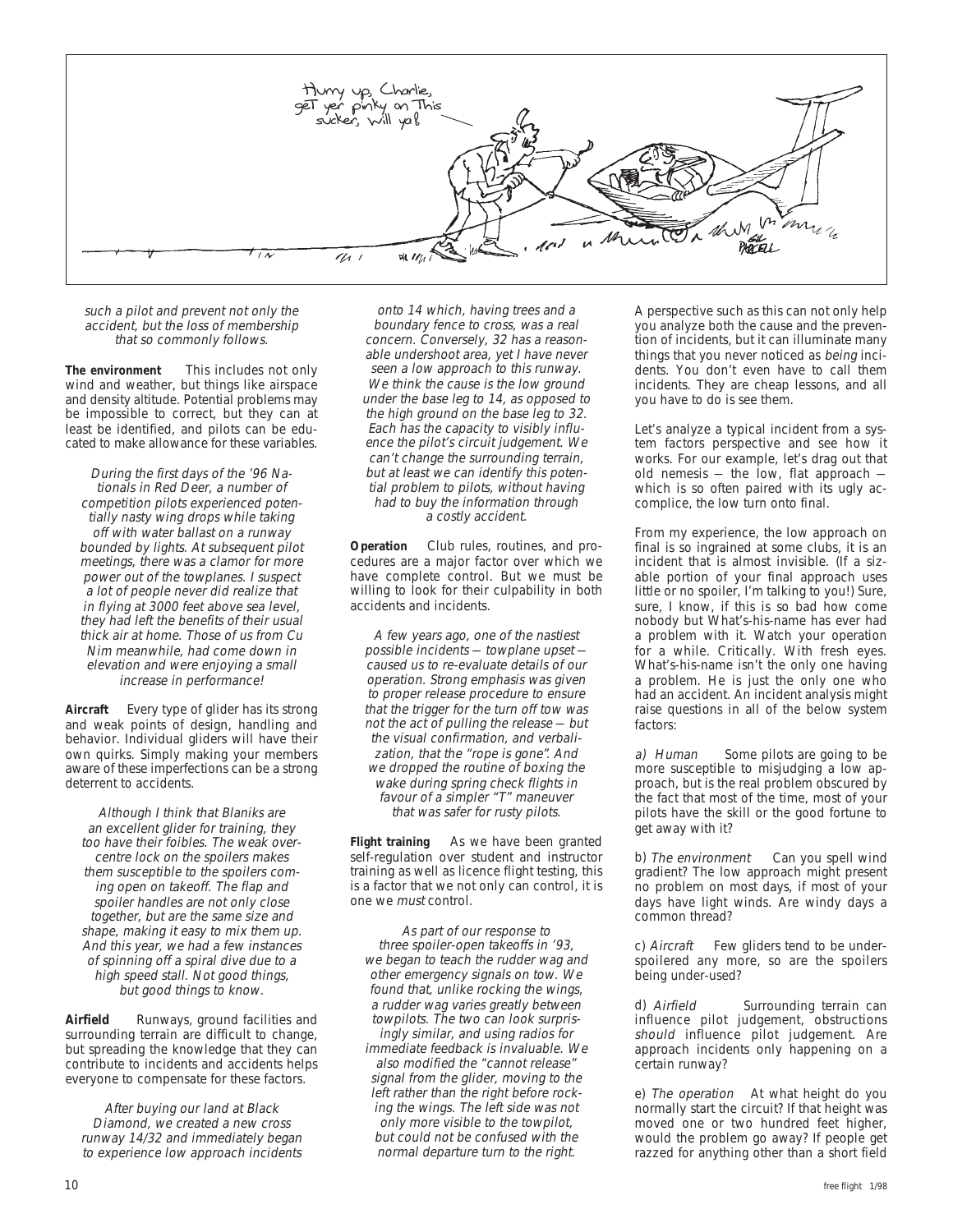landing, does this force them to lean towards an undershoot? Is the razzing your real problem?

f) Flight training Does your club place a heavy emphasis on half-spoiler approaches? Do your students really understand what you mean by this? Or have you inadvertently turned the **SOAR** process around by specifying a course of **A**ction to the students which may not apply to the **S**ituation — if the situation is an undershoot. Should your flight training be changed to de-emphasize the half-spoiler option and instead focus on better use of the aiming point?

Obviously the analyst is key to the success of the process at this stage, and the question of who should fill this important role is perhaps answered in the next step.

### **Implementing solutions**

Once the problem has been identified through analysis, one or more possible solutions can then be implemented. This is easier said than done.

First of all, people tend to resist change. (How did such an insecure species ever get as far as we have?) Your attempts will have to be gradual. If you push too hard, people tend to push back. Old habits die hard, so don't expect overnight results.

Secondly, by bringing incidents into focus, people are going to have the impression at least initially — that things are getting worse! After all, we never had all these incidents before, did we? Unfortunately, this is the price of leaving the land where ignorance is bliss.

Thirdly, now that all these incidents are happening, some people are going to want all the gory details, especially who was involved. If you are going to maintain the confidentiality that gets you the reports in the first place you are going to have to resist this. The argument you will be up against is that old adage about learning from other people's mistakes. Let's talk about that, because I think it consists more of fond hope than reality.

People, including glider pilots, run the full spectrum. At one end we have a small percentage who really do learn from the mistakes of others. These people tend not to have accidents themselves. Hopefully they already fill key roles in your club. At any rate, I think these are the people who should be in charge of your incident/accident analysis. At the other end, we have another small percentage who don't even learn from their own mistakes, much less anyone else's! And in the middle we have the majority of people, who I am convinced do not learn anything from any situation until they have personally experienced it themselves. Up until then, it is simply someone else's story. Someone else's problem.

Here's the good news. The club environment offers us a way out of this dilemma. If the people who do learn from others are in a position to affect improvements, then it benefits everyone in the club. Reinforce the improvements with some positive peer pressure, and the club ends up being a very potent vehicle for the safety of all its individual pilots.

This is why I think that the primary benefits of incident tracking occur at the club level. However, factors such as aircraft problems or training have implications that reach beyond any one club to a national or even international level. But here too, the same pre-requisites for report handling and analysis apply. Otherwise the flow of reports is again put in jeopardy, and without those reports, no one benefits at any level.

### **Results**

As the handling of incident reports improves, you should see an increase in the number<br>of incidents. It won't mean they are actuof incidents. It won't mean they are actually increasing — people will simply be reporting more of them. It will mean that you have cleared the first hurdle.

If the analysis of the reports is good, and reasonable solutions are implemented, you should eventually see a reduction in the accident rate. Monitoring this will mean having to keep some continuity in club accident records.

In five years of incident analysis at Cu Nim, we have had seven injury-free accidents - two write-offs, two with substantial damage, two with moderate damage and one that was very minor, for an annual rate of 1.4 accidents per year. In the ten years prior to this period, we recounted from memory over twenty accidents. Given that the actual number was most certainly higher, I would guess that in the last five years, we have cut our accident rate in half. Please do not conclude either that we are satisfied with the current accident rate, or that the reduction is due entirely to our process of incident tracking and analysis. I wish I could say that the lessons we learned were cheap ones. But we paid dearly for some of the information I pass along today. However, I am encouraged that the accident rate is dropping, and that two of the last five years, including 1997, were accident free. And I am confident that, thanks to some good analysis, we have a clear picture of both the cause and the cure of the accidents we did have.

Accidents will not cease. There is too much luck involved, too many variables, too many factors we cannot control. But I firmly believe that this process of incident tracking and analysis is a tool that can reduce our accident rate.

All we need to do is use it. ❖

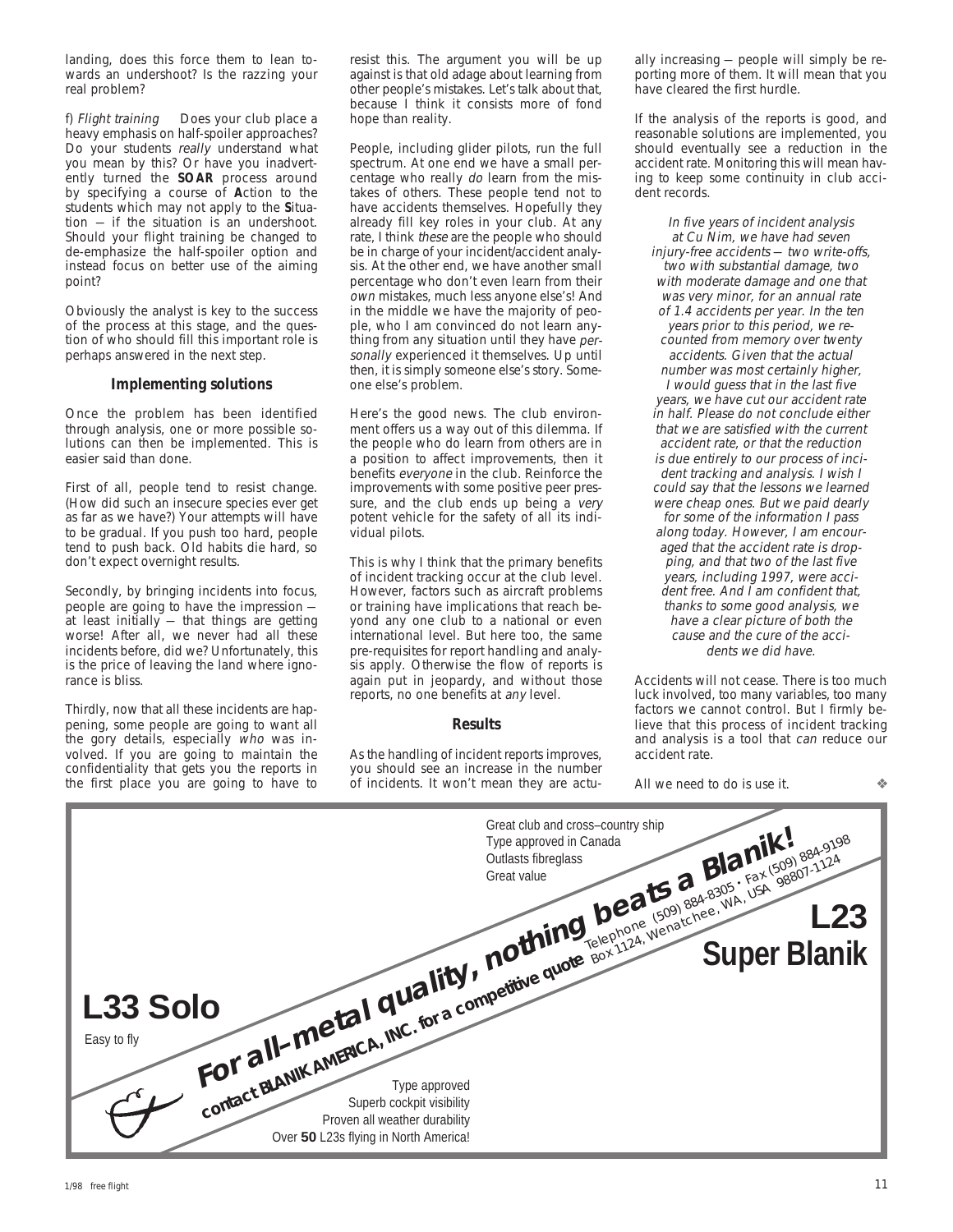# training & safety **Stalking Theory** STALKING THE

### **A new look at looking out**

### **George Graham**, Bluenose Soaring

N AN ARTICLE in a 1996 issue of *free*<br>*flight*, Herk Stokely lamented that older,<br>weaker eyes could spot combat aircraft<br>faster than he could, a young buck with N AN ARTICLE in a 1996 issue of free flight, Herk Stokely lamented that older, weaker eyes could spot combat aircraft perfect vision. In trying to explain things, Mr. Stokely provided the findings of some excellent research on the technical side of eyesight. I'd like to submit that, given one can see well enough to maintain a pilot's licence, visual acuity is far less important in preventing a midair collision than the size of the database containing aircraft-to-aircraft sightings in the pilots memory.

How do we see? Not with our eyes, for they are only lenses. Rather we see with the mind behind the eyes. True, lose an eye and you get no light coming through that lens, but I'd like to suggest at if you have no database of recognized forms in the brain, then even with both eyeballs working tickity-boo, all you will manage to "see" are variations of light.

To see physical things, we have to experience them as physical forms. As an infant, we need a nascent memory of objects so much that we cannot focus our eyes until we gain experience with a few general forms. Check it out; how far back into your infancy can you remember? Most of us can remember back far enough to realize that we were well into childhood before we could actually recognize our parents by physical characteristics alone. Oh, we all soon absorb enough clues to recognize them in a family setting, but how old were you before you could pick out your mother amid a distant crowd?

If you are like me, you sat in a high chair for a fair length of time but never actually "saw" the contraption until a younger sibling took your place. I'd like to suggest, that to see something, we have to either experience it — usually from understanding its purpose or place in the world — or have enough experience with similar forms to discern it. Otherwise physical shapes remain barely sensed variations of light. Fast forward from high chair to cockpit. By the time you've gone solo you've hopefully gained a history of visual forms depicting aircraft in the air. Photos help, and sightings from the ground work, especially useful is getting to the far end of the runway and watching gliders coming in on final, as such a view reasonably approximates that dangerous on-thehorizon profile. The brain can do some scaling to size images up and down, and even change shapes a bit.

I remember when I was about five years old and on a visit to a neighbouring farm, our elders called to us to look at the deer high in the upper pasture. Everyone, eager for me to see my first deer, pointed them out to me, but I saw nothing. Then my older brother told me to look at the little cows up in the field. Wham! I saw them instantly. There was enough scaling accommodation in my brain to make the conversion; that is, I had sufficient experience with similar forms. Admittedly, since the deer were at least a half mile away, very little scaling conversion was necessary.

In the end, when it comes to scaling ability, this facility may be quite limited. Thus it may not be enough to see any one aircraft at one distance (one scale), but it may be handy not only to see many different flying machines, but in frequent iterations, for it may not take much of a gap between scale size to become a gap in the vision.

Am I the only one to have a glider suddenly "appear" beside me, almost as if it materialized instantly out of thin air, even though it was moving slowly and even though a good lookout had been maintained? In such cases, can visual acuity be the only determinant? Could it not be that the aircraft had arrived at a place where it created a form pretty close to some template in my memory? Although I need arm extensions to read, my distance vision amazes my wife (but then it's a wife's duty to be amazed at her husband, right).

If any of this is true, then it behooves us to do our lookouts like the good ol' boys of Alabama used to do their voting: early and often. When we see an aircraft we should re-view it repeatedly even if it presents no danger. Pump up that database.

But then there's that streetcar called desire. If the mind sees, then it's handy to remember that our mind will not work at all unless perked by some affection (ie. interest or desire). As a result, we cannot productively do any action that is a derivative of thinking, for example, "Hey, maybe I better check right", unless we actually desire not only to look, but to see something. If we don't really want to see anything, we may never see it until it smacks us in the face.

We can check this out by running an exercise on the affection for mental action itself.

We all know what happens when we drag the wings out of the box with the cu popping overhead. Hurry up time. Then one towplane trundles off the line with a miss in the engine. The last thing we want to see is a problem in the assembly that takes a calm slow look. Didn't that aileron connection feel a little odd? Doesn't the dive brake locking mechanism feel a tad soft? One look at those expanding cu push such concerns to the background of our minds, and

# **Mountain Wave**

**2nd edition, improved and expanded. The best (only) book about wave soaring in Canada.**

**Action, History, Lies, Politics, How Things Go Rong – what more could you ask for !**

**\$20 + \$4** p&h, \$18 for 5 or more (and you also save some on the p&h) clubs note – a good awards item

Tony Burton & Ursula Wiese Box 1916, Claresholm, AB T0L 0T0 ph/fax (403) 625-4563 *free-flt@agt.net*

so we roll the glider into the line up and hop in without seeing that the tail dolly still props up the tail.

The important thing here is to notice how immediately our mind is driven by our chief interest of the moment, and how quickly it can block any warning signals. We must look out with a real desire and intent to see something or our scouting about will return a blank nothing. A Spitfire pilot with the recent combat experience of heavy calibre bullets zipping through the perspex has got a keen interest in really paying attention when looking out.

Even the words we use during downwind checks can help. Students at our club, when they get to the "Traffic" part of the SWAFTS check and see no conflicting aircraft movements, are encouraged to say out loud, "I see no Traffic Yet", rather than "There is No Traffic." This simple change of emphasis conditions the pilot to refresh the scan.

A final tall tale suggests our little ol' brain's ability to re-form things can play tricks on us. While gliding over Nova Scotia in the Austria at 8000 feet (that's tall by Nova Scotia standards) late in the afternoon, I was more nodding off than looking out, when my guardian angel hit me over the head with a 2x4, suggesting that I check left. Amazingly, Mickey Mouse stared at me. It took a few seconds, but Mickey's wide smile morphed into a set of silver wings, his nose got pointy, his eyes became glinting windshield sections, and his ears became two jet engines. The jaunty feather in his hat became the distinctive tail feathers of a DC-9, and this new creature not only had me in its path, but was closing fast.

Since you're too polite to ask, I won't tell you how close we came to meeting; since you have better taste than to make jokes about Mickey Mouse vision, I won't either. Suffice to say I promptly beat it for home, opening the dive brakes to stick-handle a shaky landing at Stanley a few ear-popping minutes later. So, look out often. And do<br>it passionately it passionately!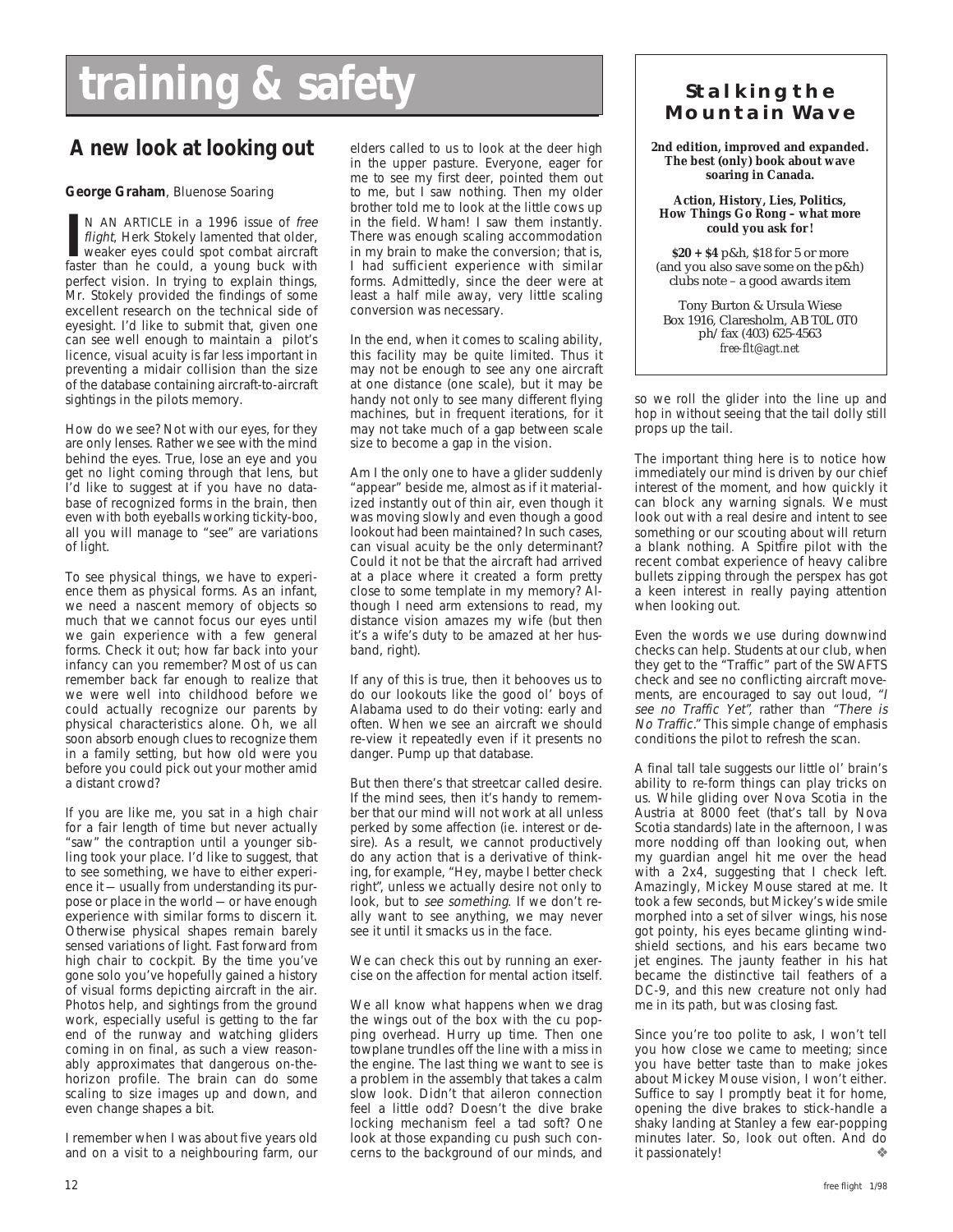### **A Media Publicity Kit in a Box**

It might seem complex, but the whole shebang fits on a diskette and runs on envelopes, stamps and phone calls.

ONG BEFORE THE 1997 NATIONALS AT SOSA began, the organizers decided to shoot for media coverage for the event. Developing a publicity plan for the nationals did not turn out to be as overwhelming a task as it first appeared, largely because it was kept simple and was carried out on a long time line. It was a case of everyone recognizing the need for publicity in the first place, doing the homework, planning for the unforeseen, planting the seeds and waiting. During the months leading up to the contest, a crisis plan was developed, a selective database of media contacts was built, media releases were prepared and laid out, and contest media contacts were named.

Media directories can be found in a good library reference section. Scott's Directories and C.A.R.D. (Canadian Advertising Rates and Data) list plenty of contacts. We settled on mail addresses and fax numbers of news directors and newsrooms within an hour's drive of SOSA, plus a list of magazines that seemed likely to have an interest in the contest and who might contact us at any time before, during or even after the event. The final list had more than 60 entries on it. It included everyone from a magazine for people over fifty, to CITY TV in Toronto and Maclean's.

We used the buckshot effect: releases were sent to program producers, sports directors, news editors or lifestyle editors even within the same large newspapers or TV stations. The thinking was if they couldn't use the information, maybe they'd pass it along.

The media releases were sent out in two mailings. The first was done about a month before the contest. The second was timed to arrive a week before the contest. Responses started coming in about three weeks before the contest, so we knew we were on the right track.

The copy (some is reproduced below) took advantage of the fact that our sport is highly individualistic and, let's face it, almost totally obscure. It also supplied the journalist's key "W5" information — who, what, when, where and why (as in, why the heck should we bother covering this?). Judging by the response, it seems to have worked well enough. When the copy was written, I put myself in an editor's shoes. Two questions came to mind: I've never heard of soaring, what is it? And, why should I invest our incredibly costly airtime/ink on this? Just a few seconds were available to make an impression.

Once the releases were sent, we had to be ready for visitors. Several TV crews showed up. During the event we were visited by photographers, reporters and journalists, and by their audiences: people who heard about it and came out to see for themselves. We got live and recorded coverage on local and national CBC radio thanks to Herrie ten Cate, a CBC contact planted inside SOSA. Heck, we got tons of coverage! At one point after the contest I wound up taking a reporter's mother up for her first glider flight and the event turned into a magazine article.

Doug Bremner's glider was rigged live on CITY TV's Breakfast Television show, a hugely popular morning program. We were given almost ten minutes of airtime just after 8am on a busy weekday morning. Thank heaven the wings are so light.

However, there is a down side: accidents can happen. There was an accident at the contest. Before the event started we asked that, if an accident happened, every person at the contest who got media enquiries al-

### **Come and soar with the bald eagles! PEMBERTON SOARING CENTRE**



Operating daily April to October in Pemberton, BC

- excellent mountain scenery with thermals to 12,500 feet
- camp at the airport, B&B, or stay in Whistler
- area offers a wide variety of summer activities

### **Glider rentals: L-13 Blanik, L-33 Solo Instruction: glider pilot courses or book a number of lessons**

For more information, ph (604) 894-5727, fax (604) 894-5776 e-mail: jwatson@mountain-inter.net

ways refer them to designated contacts at the field. The idea was to never say "no comment" and that nothing was "off the record". That way, we had official speakers who could give accurate and appropriate information to media. It was decided, out of consideration to the people who might be involved, that in the event of an accident, names would be withheld pending notification of the families. As well, we would not release speculative information. Nor would we say anything without authorization to do so. At SOSA, the two or so days after the accident were difficult and filled with telephone calls from reporters, radio interviews, and visits from TV crews. You never know what they're going to ask.

I believe the overall result of our publicity efforts and our accident plan was a good long term impression of the sport, even in the face of adverse events. The contest publicity efforts would not have been a success without the cooperation of everyone at SOSA, both members and visitors. They were ready to drop everything to help. Thanks to each of you.

For clubs who may be organizing an open house, contest, etc at which media coverage is planned, this text of our release may be a guide for you:

"The 1997 Canadian National Soaring Championships July 8 through 17, Rockton Ontario (between Cambridge and Hamilton). Soaring? What's that? Great stories. Interesting people. And stunning visuals.

Imagine serious cross-country air racing. Now imagine doing it in sleek white fibreglass aircraft with long, long wings. Now imagine those airplanes zooming through the sky without engines. Powered by the sun's energy alone.

There. You've got it. Well, not quite. You really should drop by and have a look at this fascinating sky sport in action. You're welcome to come out to the SOSA Gliding Club airfield near Cambridge, Ontario (right next door to the African Lion Safari, outside Rockton) to cover the 1997 Nationals.

By the way, soaring isn't a huge dollar prizeo-rama sport populated by megabuck players. These people fly, quietly, simply because they love flying and the big sky. Which of course makes it much more interesting.

Opening ceremonies Tuesday, July 8th. Glider Aerobatic display at 10AM. Closing banquet, evening of July 17th."

(A map, contact list, and graphics were also included in the release.)

**Terry McElligott** (905) 848-5429 infostructures@inforamp.net

Terry has worked in radio, on-air and promotions for 25 years, and did a stint in media relations in the nuclear industry.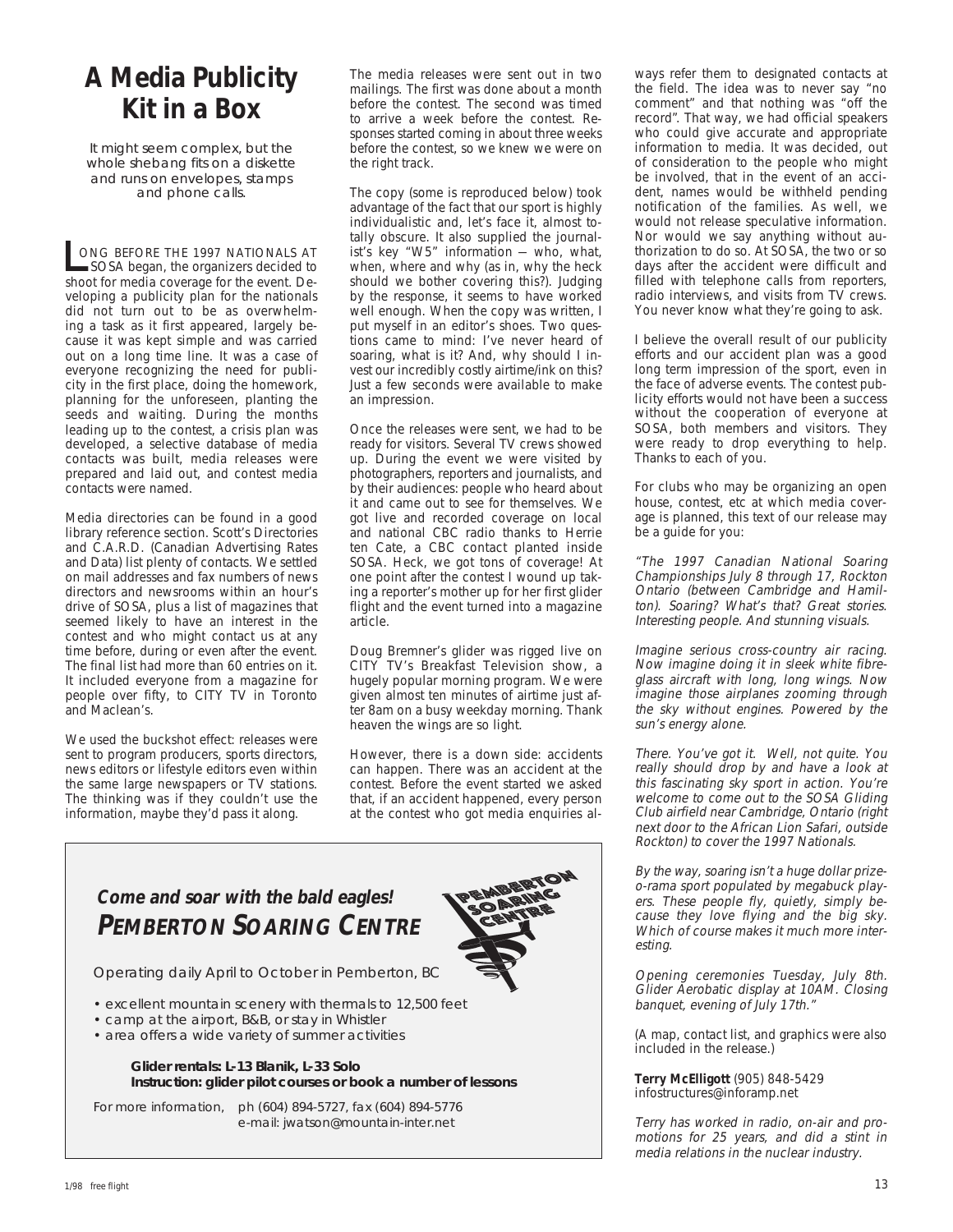# **hangar flying**

### **FIRING UP THE TROOPS**

### **Tony Burton**, from ff 2/95

It's always been a matter of some club concern and hand-wringing when seemingly keen members of two or three years standing drop out of the sport for no apparent reason. There have been past suggestions in this space and elsewhere that these "new" pilots have become bored with local flying at the post-solo stage of their progress, probably because progress has ceased. "It's incumbent on your club to keep pilot enthusiasm up by providing an encouraging level of post-solo training and to do nothing that will hinder their ability to progress in their soaring skills." That was the message, right?

However, in preparing a talk for a very successful pre-season soaring seminar at my club last month, I remembered that enthusiasm cannot be handed to someone on a plate, it comes from within. True, a club shouldn't be placing impediments in the way of the pilot, but this pilot has a personal responsibility for becoming bored, too! This is the more 'right wing' attitude of taking charge of your own destiny and not expecting someone else to do it for you. (Pardon the pun — I guess the club's duty is politically the left wing in this case, and two are usually required.)

It is you that is going to do great things this year — but only if you have set a goal for yourself and are prepared for the day before it arrives. The felicity of goal setting is that it keeps you focussed on what you have chosen to be important. Your experience level is irrelevant. Set an ambitious goal that exceeds your grasp — what's the furthest you think you could possibly fly this June now add 50%! Glass or 1-26, the glider is irrelevant. Goals you can reach are Mickey Mouse — be the Man of La Mancha and dream the impossible dream. If I may define an adventure as a trip whose outcome is uncertain, then fly adventurously often.

Being physically prepared for the flight can gain you fifty kilometres at the start of the day — being mentally prepared can gain you a whole lot more at the end. When you're out on course stay alert to the world around you and always be telling yourself that you're wasting time in this crappy thermal. The really Wow! flights happen when all your fine flying skills have put you 150 kilometres away from home at 6 pm and, Glory of Glories, you find that the day lasts and lasts and the lift diminishes but you float slowly across the airfield about the time the hangar doors are being closed.

You're beat, but nothing can match your feeling of accomplishment on a day like that — it's better than sex! You will never, ever have that feeling if you don't consider

the possibility of trying the impossible. I've thrown out some big numbers here to make a point to everyone that has done a crosscountry, but impossible goals are perhaps even more important for all you brand new pilots that still have a shiny Silver C badge and a shiny new licence. Don't be intimidated by your club pundits — grill them mercilessly for their tips and tricks, then team up with the other newbies and plan an assault on the club Silver distance milk run.

My very best flights have occurred on days when I planned an ambitious task and then someone suggested an outrageous one. My goal this year? Five 500's! What's yours?

That goal is best set out of Invermere, so I have a new flatland goal now — any decent chance of success will require a long soaring day with decent thermals and just the right wind direction and speed and the use of some high terrain 250 km away. When that rare day arrives, it will present the possibility of earning four Canadian records in one flight!

Since I wrote this goal-setting manifesto, there is probably no better article on the business of putting yourself in the right frame of mind to do great things than "The Inner Game" by Alan Reeter which was reprinted in the 3/97 issue of free flight. Read it again — it should be stapled into your log book or printed onto the backside of every flight declaration!

### *The Airman's Grace*

*Lord of thunderhead and sky Who placed in man the will to fly Who taught his hand skill, speed, and grace To soar beyond man's dwelling place.*

*You shared with us the eagle's view The right to fly as eagles do The right to call the clouds our home And through your heavens, grateful roam.*

*May we assembled here tonight And all who love the thrill of flight Recall with twofold gratitude Your gift of flight Your gift of food. Amen*

thanks to Candace Heath, Cu Nim

### **THE BIRTH OF A NEW AIR SPORT?**

In response to the dramatic rise in interest world-wide in simulated flying using personal computers (with programs such as Microsoft Flight Simulator), the Fédération Aéronautique Internationale invited leaders of simulated flying organizations to an historic meeting in Paris on 8 December. Four FAI founder members: France, Germany, Italy, and Spain were represented, and the Netherlands submitted a detailed report.

The meeting, held at the prestigious headquarters of the Aero Club de France — which next year celebrates its centenary as the world's oldest national aero club — agreed that the FAI should help develop international contest rules for simulated flying and should encourage the formation, within its national member organizations, of simulated flying groups.

An FAI Simulated Flying Working Party was established comprising representatives from FAI Air Sport Commissions (to ensure that simulated flying competitions remain as close to reality as possible) and leaders of national simulated flying federations. The group will assist in developing contest rules and defining levels of personal achievement. A report will be made to the FAI Council in May 1998. An FAI Simulated Flying mailing list has been established.

Anyone interested may subscribe by sending an e-mail message to simflying-inforequest@fai.org mentioning "subscribe" in the subject line.

### **ROCKY MOUNTAIN DIAMOND MINE, INITIAL PUBLIC OFFERING**

Invermere is located in the Columbia River valley portion of the Rocky Mountain Trench. It is 100 kilometres south of Highway #1 at Golden and 250 kilometres west of Calgary through Banff and Kootenay National Parks. It is famous for its hot springs and Lake Windermere water sports, skiing, numerous duffer and championship golf courses, and is a mountain playground for young and old alike.

At 2820 feet, Invermere airport is privately operated and leased from the Shuswap Indian band by Babin Air. It has a 3000 ft paved strip, camping and tiedowns, and avgas. Scenic power flights over local glaciers are offered by Babin Air. A towplane is available on site — for information call Matt Kazakoff at (250) 342-3006.

The East Kootenay Soaring Club is in its second season now at Invermere. In 1997 the club licensed seven new glider pilots. We are conducting a membership drive and invite interested pilots to call "Dr. Don" at (250) 342-3201.

This soaring site is well known to the informed as probably the finest in Canada. It has been used for over 20 years by hang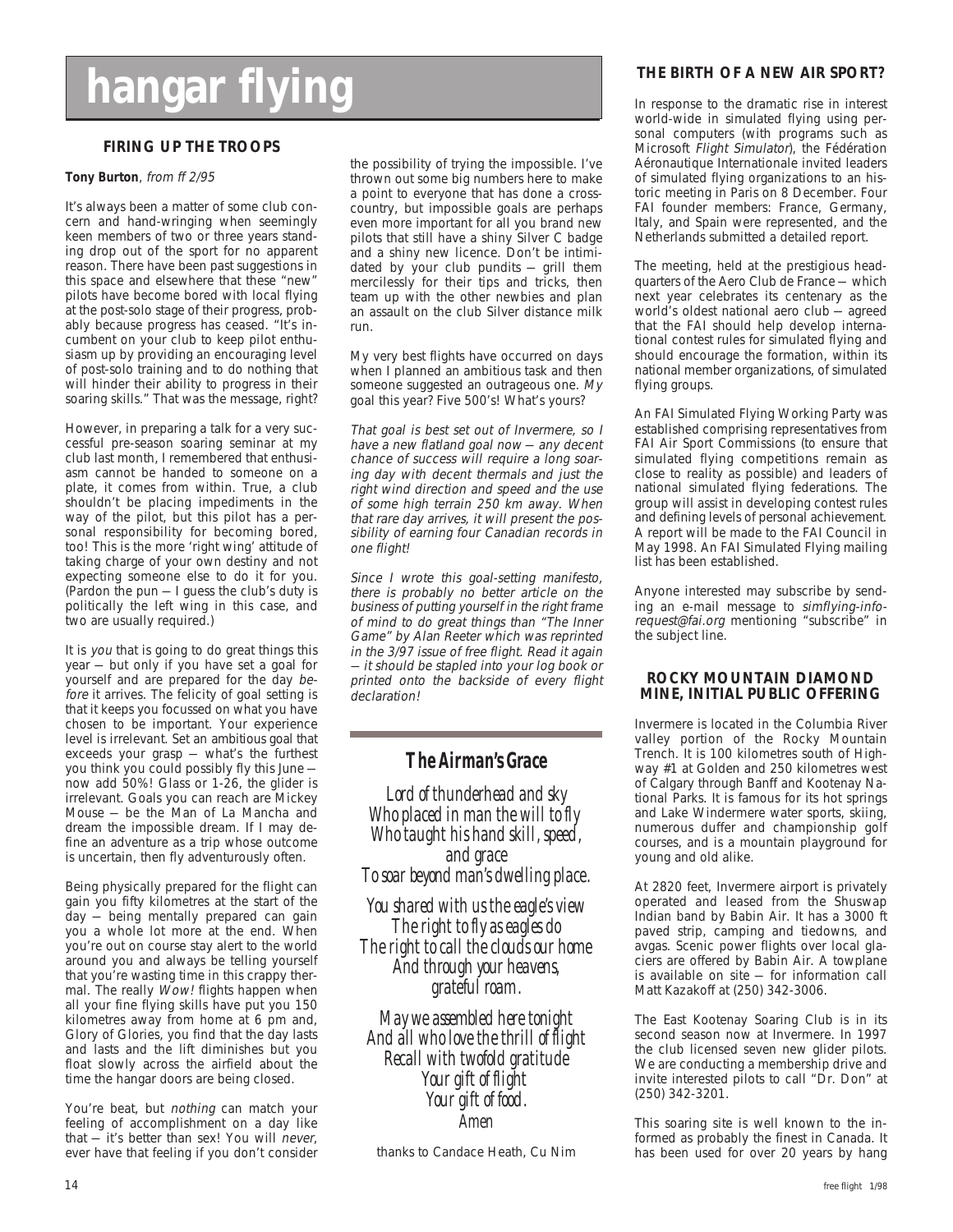gliders and sailplanes and more recently by paragliders. Numerous national and world record flights have been logged in this valley by our lightweight brothers. The season begins in March and extends to November, with the prime soaring occuring May to August. The early spring offers predictable soaring with exceptional lapse rates to 8– 10,000 foot cloudbase. The height of the season offers great cross-country potential with bases up around 14,000. Many pilots have been rewarded with Diamond distance flights and all have experienced memorable and varied mountain scenery. The Vancouver club, being a well-informed bunch, make a yearly pilgrimage here in July. See Trevor's story in this issue for a sample of what can be accomplished.

So this is our offering. You know where we are and you know we are young. Come share the air and help us grow.

**Don Miller** (250) 342-3811 (W), -3201 (H)

### **KILL ALL THE OOs**

It's time once again for Senior OOs from each club (or an executive member of a club having no SOO position) to send me a list of your current Official Observers. SAC does this every three years to weed out the OO register, and the last time was in 1995. After 1 April, no FAI badge claim will be accepted from a pilot of a club which has not resubmitted to me a list of their current OOs. Do NOT wait until March.

**Walter Weir**, FAI Badge Chairman

### **FAI UPDATED WORLD RECORDS FOR NEW CATEGORIES**

As a result of the new world record categories and types instituted by the IGC in 1997, minimum performances have been now established. The list of levels of performance to be exceeded has been added to the FAI web site. In order to make the information easy to consult, this information has been added to the tables listing the current records for each subclass. These tables can be consulted at:

### http://www.fai.org/~fai/gliding/records/

The following are recent changes:

• a few entries have been corrected (errors due to a wrong interpretation of the lists of national records submitted)

standard minimum achievements have been added for types of records for which no national record has been reported, as well as for the World Class Glider subclass.

### **ONTARIO SOARING LADDER**

As there have been no last minute claim entries to the Ontario Ladder, the results that were posted in free flight in the last issue on page 17 are final. Congratulations to Ian Spence.

**Ian Grant**

### **THE GREAT PILOT HIERARCHY**

It is a well-known fact that there is a hierarchy among pilots. This hierarchy crosses international and cultural boundaries for it follows strict and logical rules that depend upon the type of aircraft and mission that each pilot flies. It may be all but invisible to those who do not fly, but among pilots, this hierarchy is widely recognized and is the chief determinant of status and respect. In an effort to shed light upon this aspect of aviation, and make it more comprehensible to the general community, I present a description of that hierarchy, starting at the bottom and working towards the top.

**Astronauts** Astronauts are at the bottom of the list for their job is quite easy. Not only is their every effort supported by a huge staff down at Mission Control, they don't even do much flying. They spend most of their time just floating around in orbit. Proof of their low status is shown by the small number of people who are willing to become astronauts: just a few dozen in the whole world.

**Fighter pilots** Fighter pilots only rank slightly above astronauts. They have big powerful engines to get them out of trouble, they are supported by teams of trained mechanics, and their aircraft have many conveniences — radars, missiles, guns — to make the pilot's job easier. Many modern fighter aircraft are even equipped with computers to help the pilot maintain control.

**Other military pilots** The aircraft these pilots fly may be more demanding than fighters, but their job is just as simple: drive the aircraft to a site, unload troops or bombs, then turn around and drive home. Like fighter pilots, other military pilots are supported by such an extensive bureaucracy that they have little need to be resourceful.

**Airline pilots** Their aircraft may be as luxurious and well-maintained as those of their military brethren, but their job is more interesting, for unlike the bomber pilots, the airline pilots actually have to land when they arrive at their destination. Still, these landings are facilitated by such a wide variety of navigational aids that they are not particularly challenging.

**General aviation pilots** GA pilots rank ahead of airline pilots for their aircraft are more demanding — in many cases, these aircraft are powered by mere *piston* engines — they fly in a wider variety of conditions and to a wider variety of destinations. Still, they do use engines.

**Sailplane pilots** Sailplane pilots dispense with engines and depend upon their skills to stay aloft. Their status would be even higher if they didn't make so many compromises in the process. The capabilities these pilots demand of their aircraft — 50:1 glide ratios, reclining seats, control surfaces, flight computers, and their need for a tow to get into the air — all suggest some lack of commitment to pure flight.

### **Hang glider and paraglider pilots**

While there is some controversy as to which sub-species ranks higher, their is no question that hang glider and paraglider pilots rank at the top of the aviation hierarchy. Disdaining engines, control surfaces, tow vehicles, and the like, these pilots rely upon the power of their own living muscles and brains. Few in numbers because of the demands of their craft, these pilots fly head and shoulders above the rest ... especially if they fly supine!

from the Internet

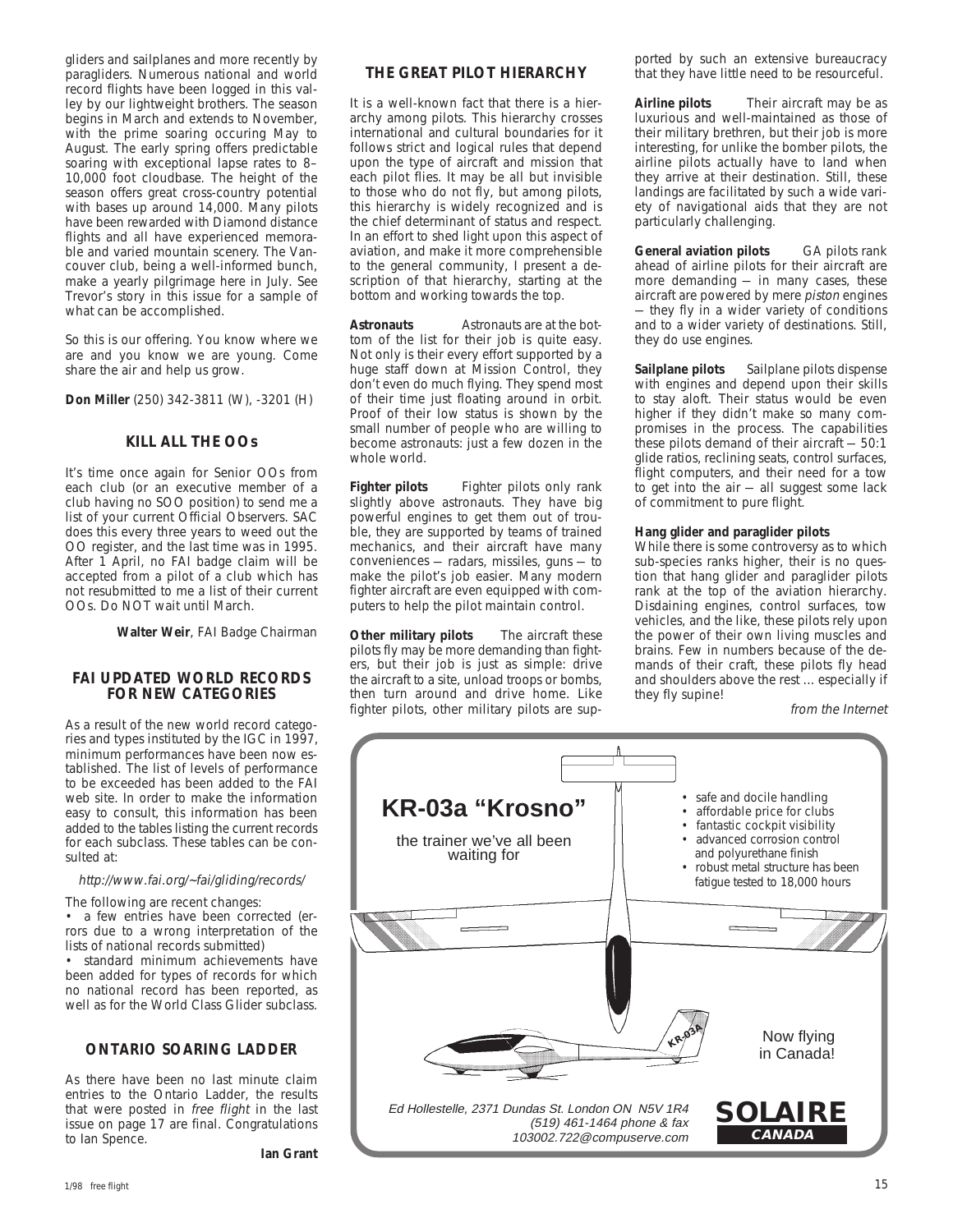# **SAC news**

### **OFFICE NOTES**

### **Special prices on B & Bronze badges**

The A badge is primarily issued to recognize a pilot's first solo flight, the B an early soaring flight, while the Bronze is designed — in part — to bridge the long gap between the C and the Silver C.

The A, B & Bronze badges are awarded at the club level. In recent years, clubs have been making increasing use of A badges; however, the B and Bronze badges have been neglected. Extrapolating the rates of sales during the past two years for these badges, SAC has a 111 year supply of B badges and a 996 year supply of Bronze badges! That is to say, SAC's inventory of Bronze badges should run out shortly before the 3rd millennium.

While the B badge has ceased to be as meaningful as it was in the old days of being bungy launched off hillsides to face the wind and perform actual turns, it does now give recognition that a student pilot has demonstrated the basic ability that defines the sport  $-$  to soar. This first major step in the process of climbing up the skills ladder should be recognized in concrete ways, like making it a point to present this pin to them. Another point is that next year the criteria for the Roden Trophy is being redefined, with the focus shifting towards club badge flying in general, and the number of B badges awarded to new solo pilots will count towards this award.

To encourage greater use of the badge system in the early stages of a pilot's soaring career, SAC is offering special discounts to clubs for bulk orders of B and Bronze badges during 1998. If 10 or more badges are ordered, a price of \$3 per badge will apply, a 50% discount. So, clubs, order in a stock of badges now, and use them.

### **INSANELY GREAT PHOTO WANTED**

The next issue of free flight will have a colour cover, so there is an opportunity to have one or two other photos on the inside covers. If you have a truly great photo of the soaring scene taken at your club or on a soaring trip, NOW is the time to send it to the editor.

### **GOING GLIDING IN THE USA? YOUR MEDICAL INSURANCE MAY BE USELESS**

This is just a small reminder that SAC Travel Health Insurance is available if you are planning a flying vacation outside of Canada. Many health insurance plans don't cover you if you are injured while flying a glider (Blue Cross here in Manitoba for example).

If you are planning to use coverage on your credit card you might want to contact the credit card company to be sure you are covered. Don't rely on the documentation they send you with the card. This documentation doesn't always list all the exclusions. If you want SAC travel insurance, contact "Health Advantage" at 1-800-216- 3588 and quote Soaring Association and agent number MP 93.

**Howard Loewen**, Prairie Zone director



27 Feb - 1 Mar **SAC annual general meeting,** Toronto. For info: Mike Morgulis (416) 695-3555 or Richard Longhurst (416) 391-2900.

18 Feb - 22 Apr **Erin Soaring Society Ground School**, Wed. evenings 7:30 - 10:00. Terry Miller Recreation Centre, 1295 Williams Parkway, Bramalea, ON. Call Leo Reypert (905) 792-2181, e-mail LReypert@aol.com or register at centre.



• stressed skin aluminum • composites

**Chris Eaves, XU Aviation Ltd, 2450 Blair Blvd, London, ON N5V 3Z9**

ph (519) 452-7999, fax (519) 452-0075 e-mail: xu-aviation@sympatico.ca DoT Approved Maintenance Organization 24-88

### **AIRSPACE UPDATE**

The pace of the Aeronautical Studies (ANS) reviewing the massive changes to Canadian terminal control areas (TCA) has been slow. The saving grace of these ANS is that they are thorough and at least attempt to be inclusive. Soaring continues to be very well represented and although we have not obtained all that we wanted, neither have our opponents.

**Ottawa** As you read this the form of the Ottawa TCA has been finalized and is in the process of being published. It is still large compared to similar American structures but from soaring's perspective there are some major differences that are critical:

• The airspace remains Class D — access cannot easily be denied and an ATC clearance is not required to enter, though contact with ATC must be established prior to entry and maintained while inside the TCA.

• Gliders still have a transponder exemption. As long as this is in place the only equipment required for a glider to operate in the TCA is a radio.

• Finally, there are a number of special operating areas around local gliding clubs that allow operation without ATC contact or transponders for the towplanes.

The net result is that the Ottawa area clubs should be able to maintain normal operations. Restrictions on local flying should be minimal and cross-country pilots should have free access to the TCA as long as radio contact with Ottawa Terminal is maintained.

**Calgary** The details of the Calgary TCA are still being finalized. It should be in place by the AGM. The issues and solutions to soaring's problems with the Calgary TCA are similar to those in Ottawa.

**Halifax** is next in line for an ANS, though it hasn't been scheduled yet. Bluenose was able to operate fairly well this past summer under a local agreement with ATC.

A big factor in the acceptability of the larger TCA is our transponder exemption. It has recently come under attack by the Air Transport Association of Canada (ATAC). Their objection is based on their faith in a black box called TCAS which gives pilots collision warnings and avoidance instructions. But TCAS only works for aircraft that have transponders. Understandably airline crews want everything inside a TCA to be detectable with TCAS regardless of the cost to other users, the technical difficulties, and the questionable impact on safety it would have. SAC is actively fighting to maintain our current transponder exemption.

Andy Pearson of NavCanada will attend the SAC AGM. As the team leader of the Ottawa TCA study, he has been involved with the ANS process from its inception. There are two sessions planned: a general presentation by NavCanada and SAC on the current status of the airspace hotspots in the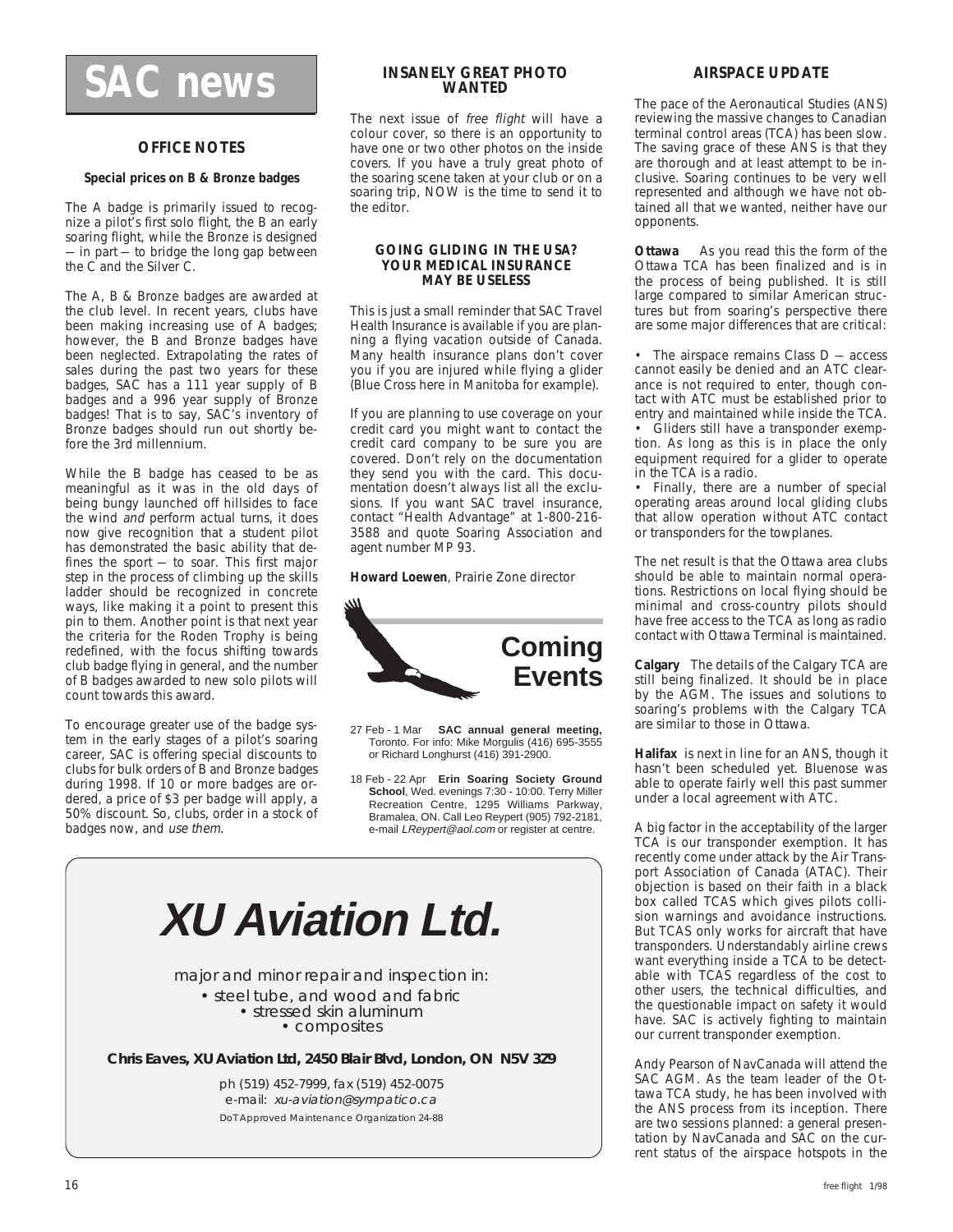country, and a second on the ANS process. We will describe the ANS procedures and detail the preparations that should be made by anyone who is attending one.

That's the situation. Before the spring flying season gets underway the Calgary TCA will be finalized and the Halifax ANS will be scheduled. Expect an update after the AGM.

**Scott McMaster**, Airspace committee

### **SPORTING COMMITTEE RECOMMENDATIONS FOR 1998**

The SAC Sporting Committee has been busy this year considering the state of Canadian badge and record flying and team selection criteria. There will be a two hour workshop at the SAC AGM in Toronto in which the proposed changes for 1998 will be discussed and fine-tuned if necessary.

• Currently pilots must compete in two of three Canadian Nationals preceding a World Gliding Championships to have a chance of winning a team position, but it has kept pilots from getting recognition for honing their skills by competing in larger arenas such as the US Nationals and pre-Worlds contests. To broaden our criteria, it is recommended that we keep using our current 70/30 formula, revised to count results from one Canadian Nationals plus results from either a second Canadian Nationals or from an international competition such as a US Nationals or a pre-Worlds competition (the score adjusted somewhat for the "quality" of the competition).

• The IGC has defined the World class using the PW5, and the first international competition has taken place. Expecting that SAC will join in this new adventure, it is

## SAC AGM Toronto, Valhalla Inn

### 27 February – 1 March

reservations (416) 239-2391 AGM room rate, **\$79** single/double

### **Let's see a big turnout of southern Ontario pilots to an interesting gathering**

| Friday   | Welcoming reception                                      | 1800 |  |
|----------|----------------------------------------------------------|------|--|
| Saturday | Airspace - Navcan, Terry Southwood & Graham Armour       |      |  |
|          | XC flying - Jörg Stieber (Canadian Advanced Soaring)     | 1000 |  |
|          | Composite repairs & maintenance - Ed Hollestelle Jr.     | 1100 |  |
|          | Flight Instruction & Safety - Ian Oldaker                | 1100 |  |
|          | Lunch with a guest speaker                               | 1200 |  |
|          | Insurance Committee - Doug Eaton                         | 1330 |  |
|          | Sporting Committee discussion - Charles Yeates           | 1330 |  |
|          | Reception, banquet, awards & presentations, dance soiree | 1800 |  |
| Sunday   | AGM                                                      | 0830 |  |

recommended that we select team pilots by direct competition in the Sports class (until there is a PW5 contest in Canada) using the same criteria for determining WGC Teams. Invitations will be extended to seeded pilots from Std and 15m classes if there are insufficient candidates from the Sports class selection available to enter a World class Internationals.

• Amendment 5 of the Sporting Code implemented a major reorganization of record categories. Canadian records use the FAI list with additional SAC-only items such as speed triangles of 200 and 400 kilometres and speed-to-goal flights. In an attempt to provide attractive, attainable soaring goals and peer recognition for a larger pool of our soaring pilots and to generate more interest in cross-country soaring generally, we recommend that, except for altitude, the Open class category be split to establish a Club class of records for sailplanes with lower performance capabilities. The new class will be sailplanes having a handicap equal or greater than 1.00. There is some disagreement as to where exactly this cutoff should lie, and this will be discussed at the AGM. The early success and growth of the Sports class in Canadian contests is proof that broadening access to competitive flying helps extend our soaring interests and capabilities.

**Charles Yeates**, Chairman

### **Directors & Officers**

**President & QUEBEC Zone** Pierre Pepin (1997) 590 rue Townshend St–Lambert, QC J4R 1M5 (514) 671-6594 (H) (514) 761-7015 (B) (514) 768-3637 (F) *prpepin@videotron.ca*

**VP & ONTARIO Zone** Richard Longhurst (1997) 100 – 1446 Don Mills Road Don Mills, ON M3B 3N6 (416) 391-2900 (H) (416) 391-3100 ext 250 (B) (416) 391-2748 (F) *richard\_longhurst@mintzca.com*

**PRAIRIE Zone** Howard Loewen (1996) 233 Lamont Boulevard Winnipeg, MB R3P 0E8 (204) 489-1148 (H) (204) 489-3086 (F) *loewenhw@mbnet.mb.ca* **ALBERTA Zone** John Broomhall (1996) 1040 - 107 Street Edmonton, AB T6J 6H2 (403) 438-3268 (H) (403) 423-4730 (B) (403) 423-4734 (F) *john@cips.ca*

**PACIFIC Zone** Harald Tilgner (1996) 50090 Lookout Rd, RR2 Chilliwack, BC V4Z 1A5 (604) 858-4312 (H) (604) 521-5501 (club)

#### **Executive Director & Treasurer**

Jim McCollum 6507 Bunker Road Manotick, ON K4M 1B3 (613) 692-2227 (H) (613) 829-0536 (B) (613) 829-9497 (F) *sac@comnet.ca*

### **Committees**

**Air Cadets** Bob Mercer Box 636 Hudson, QC J0P 1H0 (514) 458-4627 (H)

### **Airspace**

Bill Green 2181 West 22 Avenue Vancouver, BC V6L 1L4 (604) 737-1136 (H) (604) 886-8981 (cottage) Mbrs: Ian Grant *grant.i@atomcon.gc.ca* Scott McMaster *scott@mcmail.cis.mcmaster.ca*

**Contest Letters** Robert Binette 5140 St–Patrick Montreal, QC H4E 4N5 (514) 849-5910 (H) (514) 362-7363 (B) (514) 362-7365 (F)

### **FAI Awards** Walter Weir 3 Sumac Court Burketon RR 2 Blackstock, ON

L0B 1B0 (905) 263-4374 (H) *waltweir@inforamp.net* **FAI Records** Dave Hennigar 404 Moray Street Winnipeg, MB R3J 3A5 (204) 837-1585 (H)

#### **Flt Training & Safety** Ian Oldaker, RR1

Limehouse, ON L0P 1H0 (905) 877-1581 (H) (905) 823-9060 ext 4526 (B) (905) 822-0567 (F) *oldakeri@aecl.ca* Ken Brewin (Safety) Geo. Eckschmiedt Fred Kisil (Training) Marc Lussier Paul Moggach

Karl Robinson Terry Southwood **Free Flight** Tony Burton Box 1916 Claresholm, AB T0L 0T0 (403) 625-4563 (H&F) *free-flt@agt.net*

**Historical** Ulli Werneburg 1450 Goth Avenue Gloucester, ON K1T 1E4 (613) 523-2581 (H&F)

**Insurance** Richard Longhurst 100 – 1446 Don Mills Road Don Mills, ON M3B 3N6 (416) 391-2900 (H) (416) 391-3100 ext 250 (B) *richard\_longhurst@mintzca.com* Mbr: Doug Eaton

**Medical** Dr. Peter Perry 64 Blair Road Cambridge, ON N1S 2J1 (519) 623-1092 (H) (519) 740-6547 (B)

**Meteorology** Bernie Palfreen 266 Place de Brullon Boucherville, QC J4B 2J9 (514) 655-5935 (H)

**Radio & Comm** David Morgan 223 Pump Hill Rise SW Calgary, AB T2V 4C8 (403) 252-3717 (H)

**Sporting** Charles Yeates 110 - 105 Dunbrack Street Halifax, NS B3M 3G7 (902) 443-0094 (H) *yeatesc@auracom.com*

Mbrs: Colin Bantin *ccbantin@globalserve.net* Tony Burton *free-flt@agt.net* George Dunbar *dunbar@freenet.calgary.ab.ca*

**World Contest** vacant

**Statistics**

Randy Saueracker 1413 – 7 Avenue Cold Lake, AB T0A 0V2 (403) 639-4049 (H) (403) 594-2444 (B) (403) 594-4977 (F) *ifs@ccinet.ab.ca*

**Technical**

Paul Fortier RR2, Mountain, ON K0E 1S0 (613) 989-1369 (H&F[call 1st]) *ae605@freenet.carleton.ca* mbrs: Chris Eaves Herb Lach Glenn Lockhard

**Trophy Claims** David McAsey 47, 2300 Oakmoor Dr SW Calgary, AB T2V 4N7 (403) 281-7962 (H) (403) 281-0589 (B&F) *mprsoar@agt.net*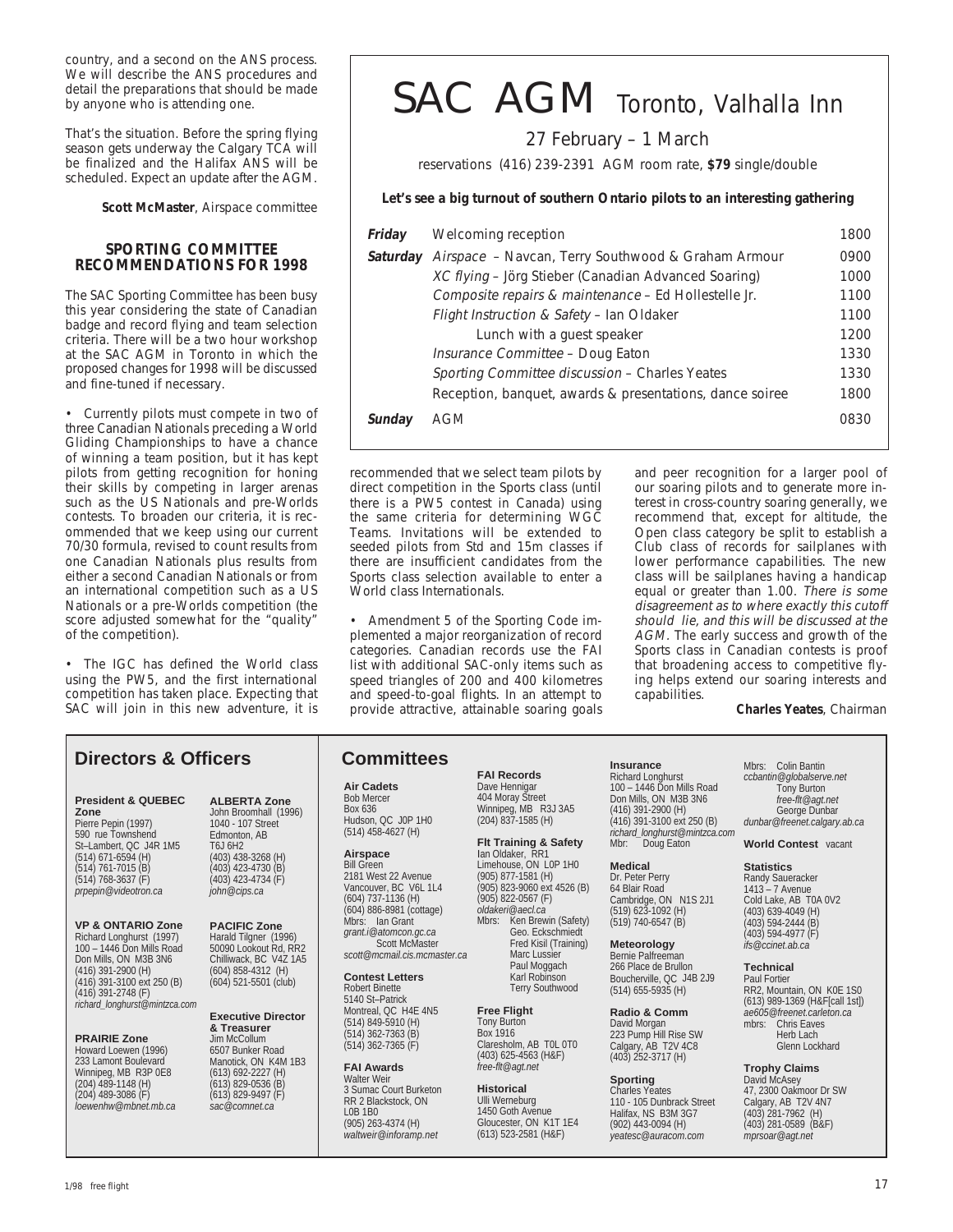# **I** badges

**Walter Weir**

3 Sumac Court Burketon, RR2, Blackstock, ON L0B 1B0 (905) 263-4374 email waltweir@inforamp.net

The following badge legs were recorded in the Canadian Soaring Register during the period 3 November – 15 December.

| 892<br>893 | <b>SILVER BADGE</b><br>Tom Coulson<br>Paul Hajduk                                                                                                                                               | <b>SOSA</b><br>Vancouver                                                  |                                                                 |                                                                                                |                                                                                                                        |
|------------|-------------------------------------------------------------------------------------------------------------------------------------------------------------------------------------------------|---------------------------------------------------------------------------|-----------------------------------------------------------------|------------------------------------------------------------------------------------------------|------------------------------------------------------------------------------------------------------------------------|
|            | DIAMOND GOAL (300 km)<br>Gino Cavicchioli<br>Anthony Rywak<br><b>Charles Gower</b>                                                                                                              | York<br>SOSA<br><b>SOSA</b>                                               | 305.3 km<br>305.3 km<br>305.0 km                                | Libelle 301<br>Jantar Std 2<br>Hornet                                                          | Rockton, ON<br>Rockton, ON<br>Rockton, ON                                                                              |
|            | GOLD DISTANCE (300 km)<br>Gino Cavicchioli<br>Anthony Rywak<br>Andrzej Kobus<br><b>Charles Gower</b>                                                                                            | York<br>SOSA<br>Winnipeg<br><b>SOSA</b>                                   | 305.3 km<br>305.3 km<br>317.4 km<br>305.0 km                    | Libelle 301<br>Jantar Std 2<br>Astir CS<br>Hornet                                              | Rockton, ON<br>Rockton, ON<br>Starbuck, MB<br>Rockton, ON                                                              |
|            | GOLD ALTITUDE (3000 m gain)<br>Paul Hajduk<br>Pierre-André Langlois Montreal                                                                                                                    | Vancouver                                                                 | 3500 m<br>3110 m                                                | Jantar Std<br><b>Std Cirrus</b>                                                                | Hope, BC<br>Lake Placid, NY                                                                                            |
|            | SILVER DISTANCE (50 km)<br>Gino Cavicchioli<br>Paul Hajduk<br>Andrzej Kobus                                                                                                                     | York<br>Vancouver<br>Winnipeg                                             | 91.8 km<br>110.3 km<br>132.5 km                                 | Libelle 301<br>Jantar Std<br>Astir CS                                                          | Rockton, ON<br>Hope, BC<br>Starbuck, MB                                                                                |
|            | SILVER ALTITUDE (1000 m gain)<br>Tom Coulson<br>Dariusz Andrzejewski<br>Paul Hajduk                                                                                                             | <b>SOSA</b><br>SOSA<br>Vancouver                                          | 1220 m<br>1370 m<br>3500 m                                      | Mosquito B<br>$2 - 33$<br>Jantar Std                                                           | Rockton, ON<br>Rockton, ON<br>Hope, BC                                                                                 |
|            | <b>SILVER DURATION (5 hours)</b><br>Robert McEwan<br>Dariusz Andrzejewski SOSA<br>Andrzej Kobus                                                                                                 | Frin<br>Winnipeg                                                          | 5:21 h<br>5:21h<br>7:17h                                        | Pilatus B4<br>$2 - 33$<br>Astir CS 77                                                          | Grand Valley, ON<br>Rockton, ON<br>Starbuck, MB                                                                        |
|            | C BADGE (1 hour flight)<br>2571 Robert McEwan<br>2572 Herman ten Cate<br>2573 Brian Ward<br>2574 Dariusz Andrzejewski<br>2575 Andrzej Kobus<br>2576 James Stirton<br>2577 Pierre-André Langlois | Erin<br><b>SOSA</b><br>Regina<br>SOSA<br>Winnipeg<br>Winnipeg<br>Montreal | 5:21 h<br>5:40h<br>1:06 h<br>5:21 h<br>7:17h<br>1:15h<br>3110 m | Pilatus B4<br>Astir CS<br>Jantar Std<br>$2 - 33$<br>Astir CS 77<br>Krosno<br><b>Std Cirrus</b> | Grand Valley, ON<br>Rockton, ON<br>Strawberry Lk, SK<br>Rockton, ON<br>Starbuck, MB<br>Starbuck, MB<br>Lake Placid, NY |

### **SAC SUPPLIES FOR CERTIFICATES AND BADGE**

|    | FAI 'A' badge, silver plate pin                                 |                        | \$6.00  | Insigne FAI 'A', plaqué argent                                    |
|----|-----------------------------------------------------------------|------------------------|---------|-------------------------------------------------------------------|
|    | FAI 'B' badge, silver plate pin                                 |                        | \$6.00  | Insigne FAI 'B', plaqué argent                                    |
|    | SAC BRONZE badge pin (available from your club)                 | $(12$ for \$55) \$6.00 |         | Insigne ACVV BRONZE (disponible au club)                          |
|    | FAI 'C' badge, cloth, 3" dia.                                   |                        | \$6.00  | Insigne FAI 'C', écusson en tissu, 3" dia.                        |
| 5. | FAI SILVER badge, cloth 3" dia.                                 |                        | \$12.00 | Insigne FAI ARGENT, écusson en tissu, 3" dia.                     |
| 6  | FAI GOLD badge, cloth 3" dia.                                   |                        | \$12.00 | Insigne FAI OR, écusson en tissu, 3" dia.                         |
|    | FAI 'C' badge, silver plate pin                                 |                        | \$5.00  | Insigne FAI 'C', plaqué argent                                    |
| 8  | FAI SILVER badge, pin                                           |                        | \$45.00 | Insigne FAI ARGENT                                                |
| 9  | FAI GOLD badge, gold plate pin                                  |                        | \$45.00 | Insigne FAI OR, plaqué or                                         |
|    | Items 4-12 ordered through FAI awards chairman                  |                        |         | Les articles 4-12 sont disponibles au président des prix de la FA |
|    | Items 10, 11 not stocked – external purchase approval given     |                        |         | Les articles 10, 11 ne sont pas en stock – permis d'achat extern  |
| 10 | FAI GOLD badge 10k or 14k pin                                   |                        |         | Insigne FAI OR, 10k ou 14k                                        |
| 11 | FAI DIAMOND badge, 10k or 14k pin and diamonds                  |                        |         | Insigne FAI DIAMAND, 10k ou 14k et diamands                       |
| 12 | FAI Gliding Certificate (personal record of badge achievements) |                        | \$10.00 | Certificat FAI de vol à voile (receuil des insignes)              |
|    | Processing fee for each FAI application form submitted          |                        | \$15.00 | Frais de services pour chaque formulaire de demande soumis        |
| 13 | FAI badge application form (also stocked by club)               |                        | n/c     | Formulaire de demande pour insignes (aussi disponible au club)    |
| 14 | Official Observer application form (also stocked by club)       |                        | n/c     | Formulaire de demande pour observateur officiel (aussi disponit   |
| 15 | SAC Flight Trophies application form (also stocked by club)     |                        | n/c     | Formulaire de demande pour trophées de vol de l'ACCV (aussi de    |
| 16 | FAI Records application form                                    |                        | n/c     | Formulaire de demande pour records FAI                            |
| 17 | Flight Declaration form (also stocked by club) per sheet        |                        | n/c     | Formulaire de déclaration de vol par feuille (aussi disponible au |
| 18 | Badge & Record Flying, ed. 7                                    |                        | \$6.00  | Vol pour certificats et insignes, éd.7 (anglais)                  |

Please enclose payment with order; price includes postage. GS not required. Ontario residents, add 8% sales tax. Items 1-6 and 13–18 available from SAC National Office. Check with your club first if you are looking for forms.

### **the most dangerous part of flying ...** from page 8

have been flying into a lee wind off the pass. Our height over the pass was at best 60–70 metres and we had about 1–2 kilometres to fly to get to the pass. Even though the passage appeared to be possible and Holighaus was practically through, I turned back into the bad weather. At that moment, I said goodbye to the ranks of pilots who seriously considered themselves in contention for the World championship title. I was never sorry for the decision I made.

There was a 99% chance that I could have made it through the pass. Klaus was a little higher and made it. I would have made it if nothing unforeseen had happened. However, only the smallest thing needed to have gone wrong such as flying a little to the right or to the left of Klaus' path. That can make a big difference in a pass. Then I would have been stuck up there over the unlandable pass.

I'm quite prepared to take risks in normal gliding and even higher risks in competition flying. At first glance, this statement is confusing. But if you don't allow yourself some risk in competition, then you might as well quit altogether because gliding is more dangerous than not gliding. If I'm willing to take the risks of gliding in the first place, why not the additional risks of competition?

What is important is something quite different. Namely, whether what I choose to do is worth the risks involved. What is the degree of risk? What can I do to minimize these risks? The short and simple conclusion is that one can question exposing oneself to the danger of all soaring, including the drive to the airport. All of it is more or less dangerous. In fact everything is more or less dangerous including all other sports. So what's to be done?

Everybody has to develop a safety strategy for himself. The simplest is to eliminate the risks that are completely unnecessary. For example, circling in gaggles unless absolutely necessary. In addition, we should be aware of the risks we do take and try to reduce them as much as possible. We should set risk limits for ourselves and not go beyond these limits. We should be permanently watchful. He who pays attention and watches out for the simplest things can avoid catastrophe.

In any case, if you have a risk-conscious safety strategy, that is a much more successful method of surviving this sport than to simply hope that you have more luck than your friend. ❖

|    | <b>SAC SUPPLIES FOR CERTIFICATES AND BADGES</b>                                                                                    |         | <b>ARTICLES ACVV POUR CERTIFICATS ET INSIGNES</b>                                                                                           |
|----|------------------------------------------------------------------------------------------------------------------------------------|---------|---------------------------------------------------------------------------------------------------------------------------------------------|
|    | FAI 'A' badge, silver plate pin                                                                                                    | \$6.00  | Insigne FAI 'A', plaqué argent                                                                                                              |
| 2  | FAI 'B' badge, silver plate pin                                                                                                    | \$6.00  | Insigne FAI 'B', plaqué argent                                                                                                              |
| 3  | SAC BRONZE badge pin (available from your club)<br>$(12$ for \$55)                                                                 | \$6.00  | Insigne ACVV BRONZE (disponible au club)                                                                                                    |
| 4  | FAI 'C' badge, cloth, 3" dia.                                                                                                      | \$6.00  | Insigne FAI 'C', écusson en tissu, 3" dia.                                                                                                  |
| 5  | FAI SILVER badge, cloth 3" dia.                                                                                                    | \$12.00 | Insigne FAI ARGENT, écusson en tissu, 3" dia.                                                                                               |
| 6  | FAI GOLD badge, cloth 3" dia.                                                                                                      | \$12.00 | Insigne FAI OR, écusson en tissu, 3" dia.                                                                                                   |
| 7  | FAI 'C' badge, silver plate pin                                                                                                    | \$5.00  | Insigne FAI 'C', plaqué argent                                                                                                              |
| 8  | FAI SILVER badge, pin                                                                                                              | \$45.00 | Insigne FAI ARGENT                                                                                                                          |
| 9  | FAI GOLD badge, gold plate pin                                                                                                     | \$45.00 | Insigne FAI OR, plaqué or                                                                                                                   |
|    | Items 4-12 ordered through FAI awards chairman                                                                                     |         | Les articles 4-12 sont disponibles au président des prix de la FAI                                                                          |
|    | Items 10, 11 not stocked – external purchase approval given                                                                        |         | Les articles 10, 11 ne sont pas en stock – permis d'achat externe                                                                           |
| 10 | FAI GOLD badge 10k or 14k pin                                                                                                      |         | Insigne FAI OR, 10k ou 14k                                                                                                                  |
| 11 | FAI DIAMOND badge, 10k or 14k pin and diamonds                                                                                     |         | Insigne FAI DIAMAND, 10k ou 14k et diamands                                                                                                 |
| 12 | FAI Gliding Certificate (personal record of badge achievements)                                                                    | \$10.00 | Certificat FAI de vol à voile (receuil des insignes)                                                                                        |
|    | Processing fee for each FAI application form submitted                                                                             | \$15.00 | Frais de services pour chaque formulaire de demande soumis                                                                                  |
| 13 | FAI badge application form (also stocked by club)                                                                                  | n/c     | Formulaire de demande pour insignes (aussi disponible au club)                                                                              |
| 14 | Official Observer application form (also stocked by club)                                                                          | n/c     | Formulaire de demande pour observateur officiel (aussi disponible au club)                                                                  |
| 15 | SAC Flight Trophies application form (also stocked by club)                                                                        | n/c     | Formulaire de demande pour trophées de vol de l'ACCV (aussi disp. au club)                                                                  |
| 16 | FAI Records application form                                                                                                       | n/c     | Formulaire de demande pour records FAI                                                                                                      |
| 17 | Flight Declaration form (also stocked by club) per sheet                                                                           | n/c     | Formulaire de déclaration de vol par feuille <i>(aussi disponible au club)</i>                                                              |
| 18 | Badge & Record Flying, ed. 7                                                                                                       | \$6.00  | Vol pour certificats et insignes, éd.7 (anglais)                                                                                            |
|    | Please enclose payment with order; price includes postage. GST<br>not required. Ontario residents, add 8% sales tax. Items 1–6 and |         | Votre paiement dévrait accompagner la commande. La livraison est<br>incluse dans le prix. TPS n'est pas requise. Les résidents de l'Ontario |
|    | 13–18 available from SAC National Office. Check with your club                                                                     |         | sont priés d'ajouter la taxe de 8%. Les articles 1–6 et 13-18 sont                                                                          |

disponibles au bureau national de l'ACVV.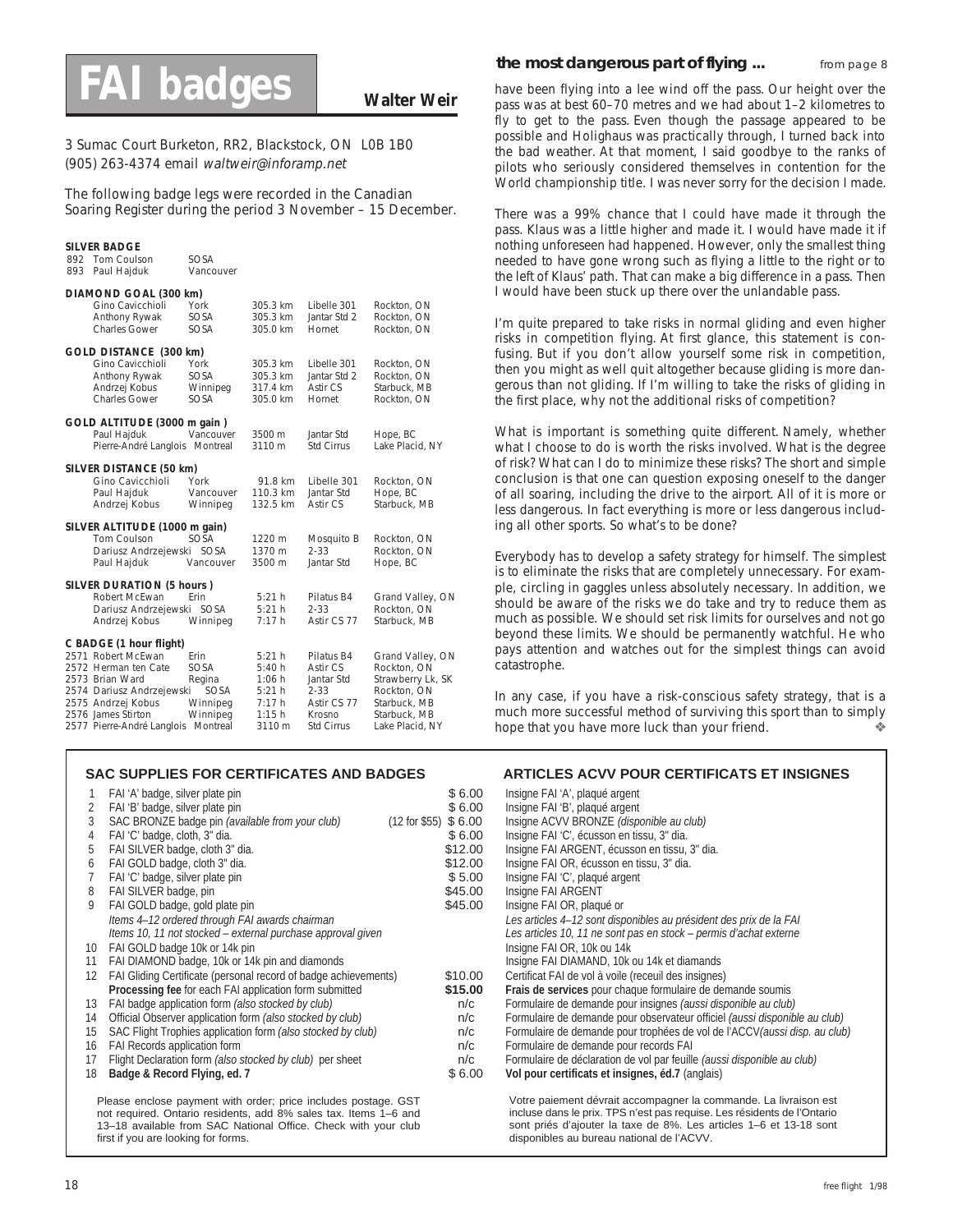### **Trading Post Trading Post**

Personal ads are a free service to SAC members (please give me the name of your club). \$10 per insertion for nonmembers. **Send ad to editor**, not the national office, Box 1916, Claresholm, AB T0L 0T0 tel/fax (403) 625-4563, free-flt@agt.net Ad will run 3 times unless you renew. Please tell me if your item has been sold sooner. Maximum ad length is 6 lines and subject to some editing as necessary.

### **single seat**

**SAC travel insurance**. Don't fly in the USA without proper medical insurance. Many travel health insurance policies don't cover injuries sustained while gliding. Contact your club treasurer for application forms.

**K-8B**, C–FROP, enclosed trailer. Eric Durance (519) 969-7889, Kurt Moser (eves only) (519) 472-8876.

**Ka6E**, C–GTXP, 804h, g cond, Cambridge vario, constant flow O2, encl homebuilt trailer. US\$8000 obo. Aaron Archibald, Golden (250) 344-7427.

**Ka6CR**, CF–GXF, '68, a John Kuhn trailer, exel cond, chute, O2, Libelle ballast bags. Eric Durance (519) 969-7889.

**Ka6CR**, CG-CJB, #6608, built in 1967, 1200+h. Just passed the annual. Based near Cleveland, Ohio. In good/very good condition. New instrumentation. Factory trailer. Slim pack parachute. Michael Steckner. For serious inquries, e-mail mks@gwis.com or phone me at (216) 473-9365.

**Monerai**, C–GIHZ, 160h, excel cond, extended wings, elec vario, enclosed alum trailer. \$5150. **Chairchute 150**, new, \$650. 3-cyl **König engine**, 24 hp, direct drive. Still in crate, \$1250. Tom Stoer (705) 721-5539.

**Phoebus B**, 15m, C–FURK, 1034h, good cond & gelcoat, Cambridge vario, radio, constant flow O2, encl homebuilt trailer. US\$11,000 obo. Aaron Archibald, Golden BC (250) 344-7427.

**Phoebus B**, 910 h, never bent, elec audio vario, speed-to-fly vario, O2, T&B, chute, EdoAire 360 radio, encl alum trailer. Asking \$14,000. Derek Kirby (905) 458-0819.

**Pilatus B4**, C-GXTA, 398h, very good condition, the last and strongest version of this fully aerobatic metal glider. Includes metal enclosed trailer, O2 and chute. Goal and distance Diamond ship (see free flight 3/97). \$21,500 obo. Paul Scott, (403) 455-7297, e-mail: scottp@gpu.srv.ualberta.ca

**PIK-mod**, PIK wings, homebuilt fuse, licensed as experimental K5 motorglider, flown all Diamonds, 40:1, tinted canopy, Mylar seals, O2, chute, new headset, encl metal trailer. See photo in ff 2/95. Asking \$20,000. Mike Cook (250) 427-5471/2598.

**Std Cirrus**, C–FAQV, excellent condition, no damage history, O2, final glide comp, factory trailer, ground handling kit, chute. All reasonable offers considered. Stewart Baillie (613) 226-4595 stewart.baillie@nrc.ca

**DG202/17C**, excellent condition , carbon model, Becker radio, ILEC, Winter, Hamilton compass, O2, US\$36,000 firm. Harry Peters, (604) 856 5456 petersh@uniserve.com

**ASW-19B**, good condition, spoiler mod, slim pack chute, Komet trailer, solo assembly rig, wing wheel, Replogle baro, demand O2, G-meter, panel hinged with canopy. US\$21,000 firm. Andy Potomak, (604) 888-1353 (B), (604) 888-8747 (H), fax (604) 888-2592 (days).

**PIK20Bc**, C–GXWD, carbon fibre, 820h, very good condition, new paint, Ball 400 c/w netto & cruise, Edoaire 720 radio, chute, O2, gear warning. Call Lee Coates at (403) 242-3056 or Denis Bergeron at (403) 526-4560.

**KW45**, C–FSNZ, 500h, Open Cirrus wings, homebuilt glass fuselage, never damaged, excel cond. Factory water ballast, tinted canopy, radio, O2, Ilec vario system, aluminum trailer. Fred Wollrad, (403) 479-2886.

**Ventus B**, 16.6m, low time, complete racing package, best deal on the market, priced right for quick sale, ask for detailed spec sheet. Hal<br>Werneburg,(403)686-6620evenings,email: *rhull* @acs.ucalgary.ca. (or) westechc@cadvision.com and Rick Zabrodski, rzabrods@acs.ucalgary.ca (403) 271-2654 eves.

**SZD-55**, Crown trailer, new spring 1997, share(s) or complete package avail. Based at SOSA. Andy Gough (905) 639-5939 (H), (905) 569-2990 (W).

### **miscellaneous**

**Two trailers**. Encl metal suitable for Lark or other 2-place. Enclosed glass clamshell suitable for 15m ship. Eric Durance (519) 969-7889, Kurt Moser (eves) (519) 472-8876.

**Two winches**, single drum with 3500 ft of cable, V-8 powered, very low time on both engines, on single axle frames with trailer hitches, excellent economical launch vehicles. Eric Durance (519) 969-7889, Kurt Moser (eves) (519) 472-8876.

**Wanted**, PIK or DG motor & retraction system for motorglider project. Call Mike Cook (250) 427- 2598 (W), 427-5471 (H) leave msg.

**Wanted**, two 2-33 wing tip wheel assemblies. Sylvain Bourque, AVV Champlain (514) 641-3913 email champlain@videotron.ca

### **magazines**

**SOARING** — the monthly journal of the Soaring Society of America. Subscriptions US\$43 second class. Credit cards accepted. Box E, Hobbs, NM 88241-7504. (505) 392-1177, fax (505) 392-8154. 74521.116@compuserve.com

**NEW ZEALAND GLIDING KIWI** — the bi–monthly journal of the New Zealand Gliding Association. Editor, John Roake. US\$32/year (seamail). Private Bag, Tauranga, NZ. john@roake.gen.nz

**SAILPLANE & GLIDING** - the only authoritative British magazine devoted entirely to gliding. Bimonthly. £17.50 per year. BGA, Kimberley House, Vaughan Way, Leicester, LE1 4SG, UK. fax 0116 2515939, Bgahq@aol.com

**AUSTRALIAN GLIDING** — monthly journal of the Gliding Federation of Australia. US\$34.80 surface mail, airmail extra. Payable on an Australian bank, int. money order, Bankcard, Visa, Mastercard. Box 1650, GPO, Adelaide, South Australia 5001. fax (08) 410-4711. AGeditor@gfa.on.net

### **CAMBRIDGE** Aero Instruments

#### **MZ Supplies**

is now exclusive Canadian dealer for all Cambridge products. **Contact Ulli Werneburg** for the latest in Flight Computers, Variometers, GPS and GPS Flight Recorders. Special introductory prices.

MZ Supplies, 1450 Goth Ave, Gloucester, ON K1T 1E4 (613) 523-2581, fax (613) 523-9322 *e-mail: mgmzaqua@cmw.ca*

### **two seat**

**K7**, C–FWRX, needs overhaul, enclosed trailer. Eric Durance (519) 969-7889, Kurt Moser (eves only) (519) 472-8876.

**2-22E**, no damage. Not flown for past nine years. Covered trailer. \$4000. Also ICOM hand-held radio \$400. (604) 536-2819.

### **towplane**

**PA-25-235**, 1205h, wing tanks, spray gear removed, tow hook. US\$17,000. Aaron (250) 344-7427.

### **suppliers**

### **REPAIRS & MAINTENANCE**

**Sunaero Aviation** Glider repairs in fibreglass, wood, & metal. Jerry Vesely, Box 1928, Claresholm, AB T0L 0T0 (403) 625-3155 (B), 625-2281 (fax).

**Flying High** Parachute sales, repairs, repacking, custom containers. Al MacDonald (403) 687-2225.

**XU Aviation** Chris Eaves. Glider repair in all materials. (519) 452-7999, fx (519) 452-0075, email xu-aviation@sympatico.ca

### **Solaire Canada**

Ed Hollestelle (519) 461-1464 p & fx

| LX-20                   |  | The new IGC-approved GPS                                                                                                      |        |
|-------------------------|--|-------------------------------------------------------------------------------------------------------------------------------|--------|
| flight data recorder    |  |                                                                                                                               | \$1995 |
| LX-100                  |  | Basic audio vario with                                                                                                        |        |
| averager                |  |                                                                                                                               | \$495  |
| tray and wiring harness |  | ATR720A 760 chan VHF with mounting                                                                                            | \$1695 |
|                         |  | SHM1010 Boom mike and wiring (as in-<br>stalled by most glider manufacturers \$150                                            |        |
|                         |  | LX-4000E S-RAM final glide computer or<br>connects to any GPS (with NMEA output)<br>or connects to LX-20 data recorder \$2995 |        |
| FAI data recorder       |  | LX-5000 The ultimate GPS/final glide com-<br>puter system with moving map display and                                         | \$5495 |